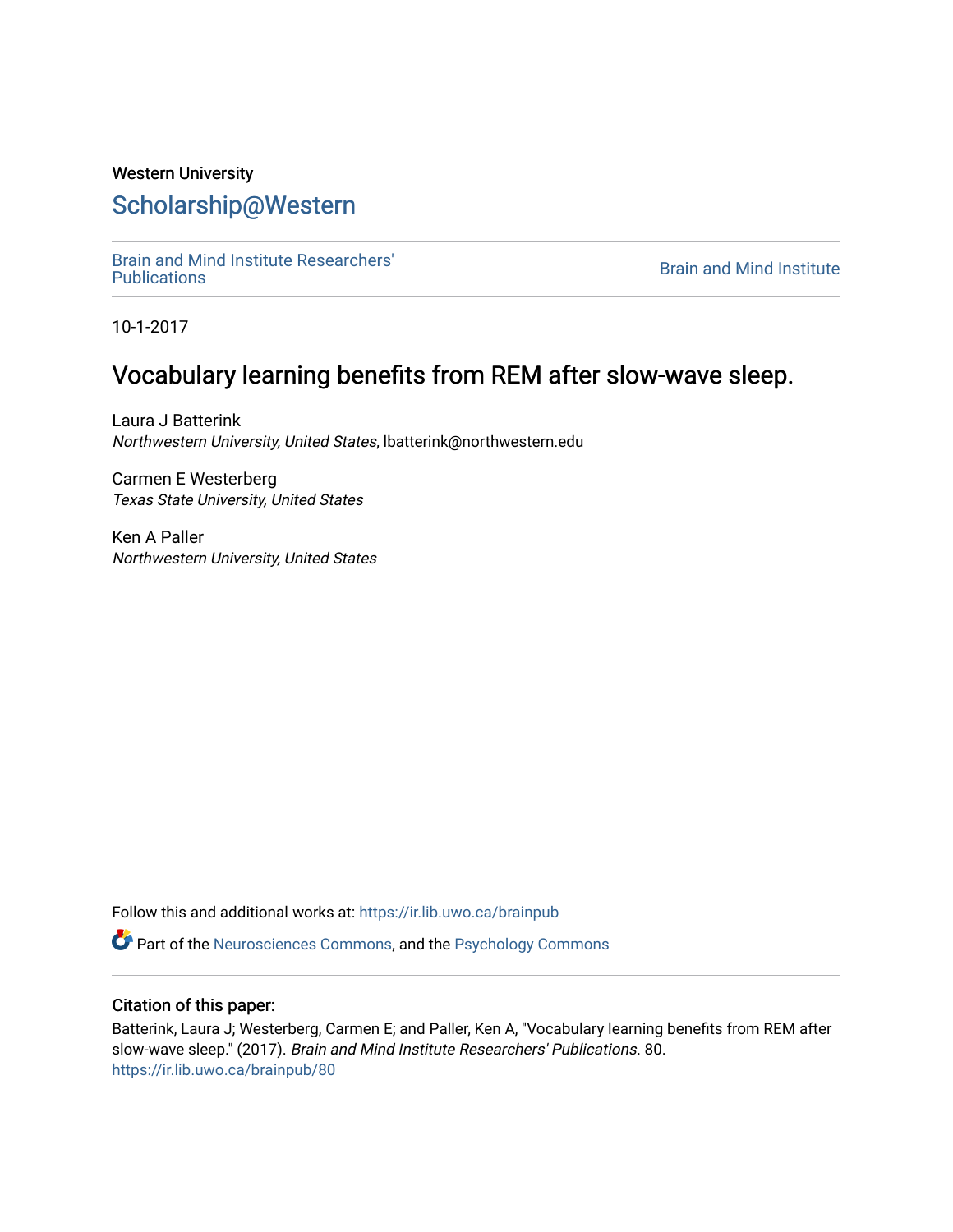

# **HHS Public Access**

Author manuscript

Neurobiol Learn Mem. Author manuscript; available in PMC 2018 October 01.

Published in final edited form as: Neurobiol Learn Mem. 2017 October ; 144: 102–113. doi:10.1016/j.nlm.2017.07.001.

# **Vocabulary learning benefits from REM after slow-wave sleep**

**Laura J. Batterink**\*,1, **Carmen Westerberg**2, and **Ken A. Paller**<sup>1</sup>

<sup>1</sup>Northwestern University

<sup>2</sup>Texas State University

### **Abstract**

Memory reactivation during slow-wave sleep (SWS) influences the consolidation of recently acquired knowledge. This reactivation occurs spontaneously during sleep but can also be triggered by presenting learning-related cues, a technique known as targeted memory reactivation (TMR). Here we examined whether TMR can improve vocabulary learning. Participants learned the meanings of 60 novel words. Auditory cues for half the words were subsequently presented during SWS in an afternoon nap. Memory performance for cued versus uncued words did not differ at the group level but was systematically influenced by REM sleep duration. Participants who obtained relatively greater amounts of REM showed a significant benefit for cued relative to uncued words, whereas participants who obtained little or no REM demonstrated a significant effect in the opposite direction. We propose that REM after SWS may be critical for the consolidation of highly integrative memories, such as new vocabulary. Reactivation during SWS may allow newly encoded memories to be associated with other information, but this association can include disruptive linkages with pre-existing memories. Subsequent REM sleep may then be particularly beneficial for integrating new memories into appropriate pre-existing memory networks. These findings support the general proposition that memory storage benefits optimally from a cyclic succession of SWS and REM.

#### **Keywords**

targeted memory reactivation; memory consolidation; memory integration; second language acquisition; word learning

### **Introduction**

Optimal learning requires a balance between rapidly acquiring new information and retaining older but still useful memories, a conflict known as the "stability-plasticity dilemma" (e.g., Carpenter & Grossberg, 1988; Abraham & Robins, 2005). Two-stage models of memory consolidation offer a solution to this issue (Marr, 1971; Alvarez &

<sup>\*</sup>Corresponding Author: Northwestern University, Department of Psychology, 2029 Sheridan Road, Evanston, IL 60208, lbatterink@northwestern.edu.

**Publisher's Disclaimer:** This is a PDF file of an unedited manuscript that has been accepted for publication. As a service to our customers we are providing this early version of the manuscript. The manuscript will undergo copyediting, typesetting, and review of the resulting proof before it is published in its final citable form. Please note that during the production process errors may be discovered which could affect the content, and all legal disclaimers that apply to the journal pertain.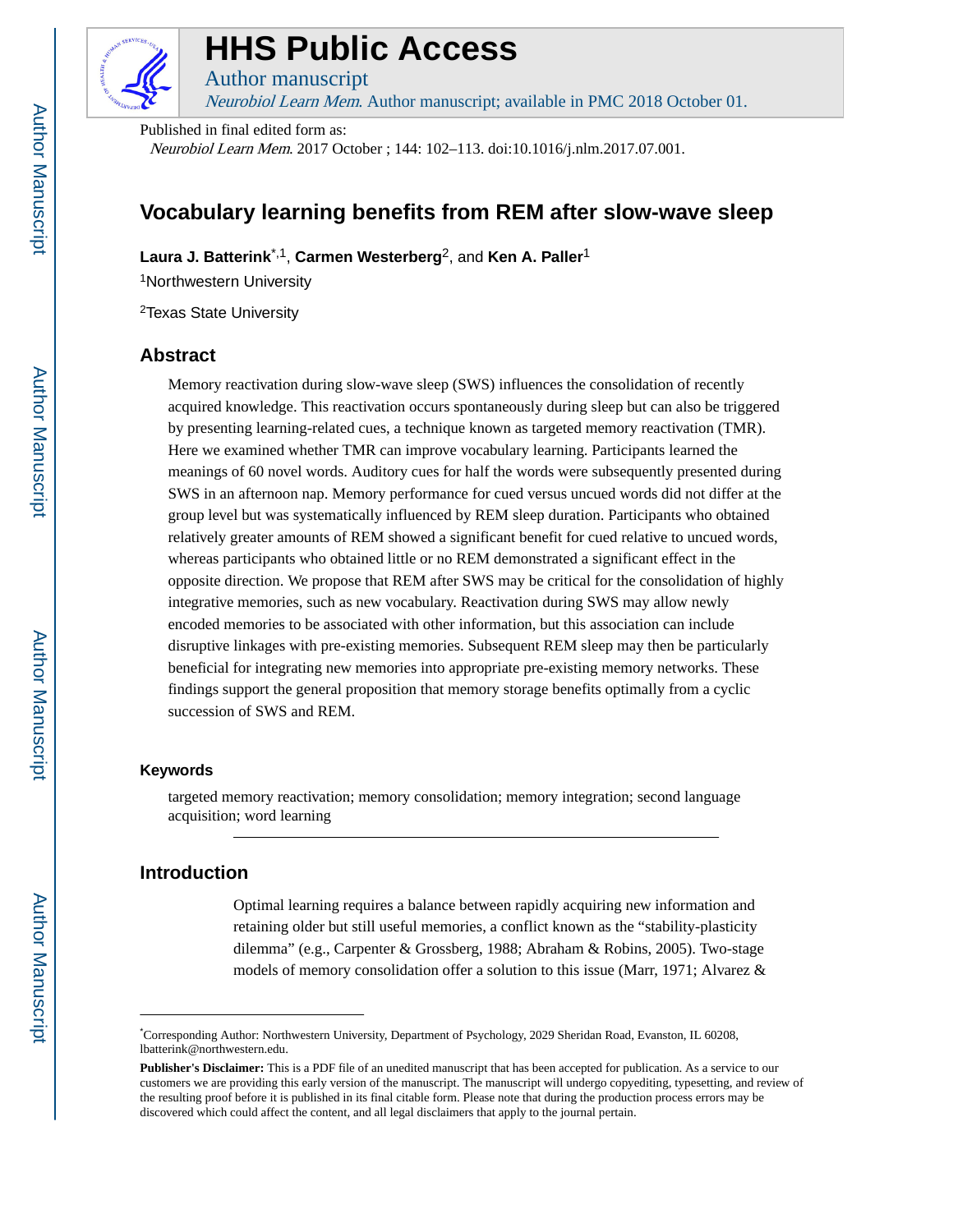Squire, 1994; McClelland et al., 1995; Frankland & Bontempi, 2005). These models propose that new information is initially encoded in parallel into both a fast-learning temporary store, namely the hippocampus, as well as a slower-learning, long-term store, namely the neocortex. Over time, newly encoded memory representations are gradually integrated into slower-learning cortical networks such that representations can become relatively more dependent upon the cortex and less dependent upon the hippocampus. This consolidation process occurs through the spontaneous and repeated reactivation of newly encoded memory traces (Sutherland & McNaughton, 2000; cf. O'Neill et al., 2010). Memory reactivation can occur during any offline period, but appears to be especially prominent during slow-wave sleep (SWS; Wilson and McNaughton, 1994; Lee and Wilson, 2002; Ji and Wilson, 2007).

In humans and most other diurnal mammals, SWS and REM sleep alternate cyclically over the course of the night, with extended SWS periods occurring predominantly in the early part of the night and REM sleep preferentially later on (Rasch & Born, 2013). Thus periods of SWS are naturally followed by periods of rapid-eye-movement (REM) sleep. A number of theoretical models have suggested that SWS and REM play complementary roles in memory consolidation, and that memory benefits optimally from a cyclic succession of these two stages (e.g., Diekelmann & Born, 2010; Giuditta et al., 1995; Ambrosini and Giuditta, 2001; Walker and Stickgold, 2010). For example, according to the sequential hypothesis (Giuditta et al., 1995; Ambrosini and Giuditta, 2001), during SWS non-adaptive memory traces are weakened or eliminated, resulting in a relative strengthening of the remaining traces. Then, during subsequent REM sleep, these remaining traces are strengthened, integrated and stored in pre-existing knowledge networks. Another proposal is that systems consolidation occurs during SWS whereas synaptic consolidation occurs during REM sleep (Diekelmann & Born, 2010). Active systems consolidation during SWS—involving the repeated activation of newly encoded memories—drives the integration of new memories into the network of pre-existing long-term memories. Subsequent REM sleep, which represents a brain state of "disengagement" or disconnection between memory systems, then acts to stabilize the transformed memories by enabling undisturbed synaptic consolidation. A third view is that SWS functions to consolidate new episodic item memories while keeping individual memory representations separate and distinct; REM then facilitates integration of these new memories with older memories, forming rich associative networks (Walker and Stickgold, 2010).

The general view that memory consolidation occurs optimally through cycles of SWS and REM sleep is supported by studies in rats that show high positive correlations between the number of SWS periods followed by REM sleep and number of avoidances on an active avoidance task (Langela et al., 1992; Ambrosini et al., 1988, 1992, 1993, 1995). Interestingly, the number of SWS periods followed by waking correlated negatively with number of avoidances, suggesting that memories may weaken during SWS if not followed by REM sleep (Langela et al., 1992). A more recent study found that circadiandesynchronized rats, which exhibit fragmentation of REM and NREM sleep within nonfragmented sleep bouts, demonstrated impaired long-term memory on a fearconditioning task. Further, this impairment in memory consolidation correlated with posttraining fragmentation of NREM and REM sleep (Lee et al., in press). Converging evidence has been found in humans. Performance on a verbal recall task was impaired when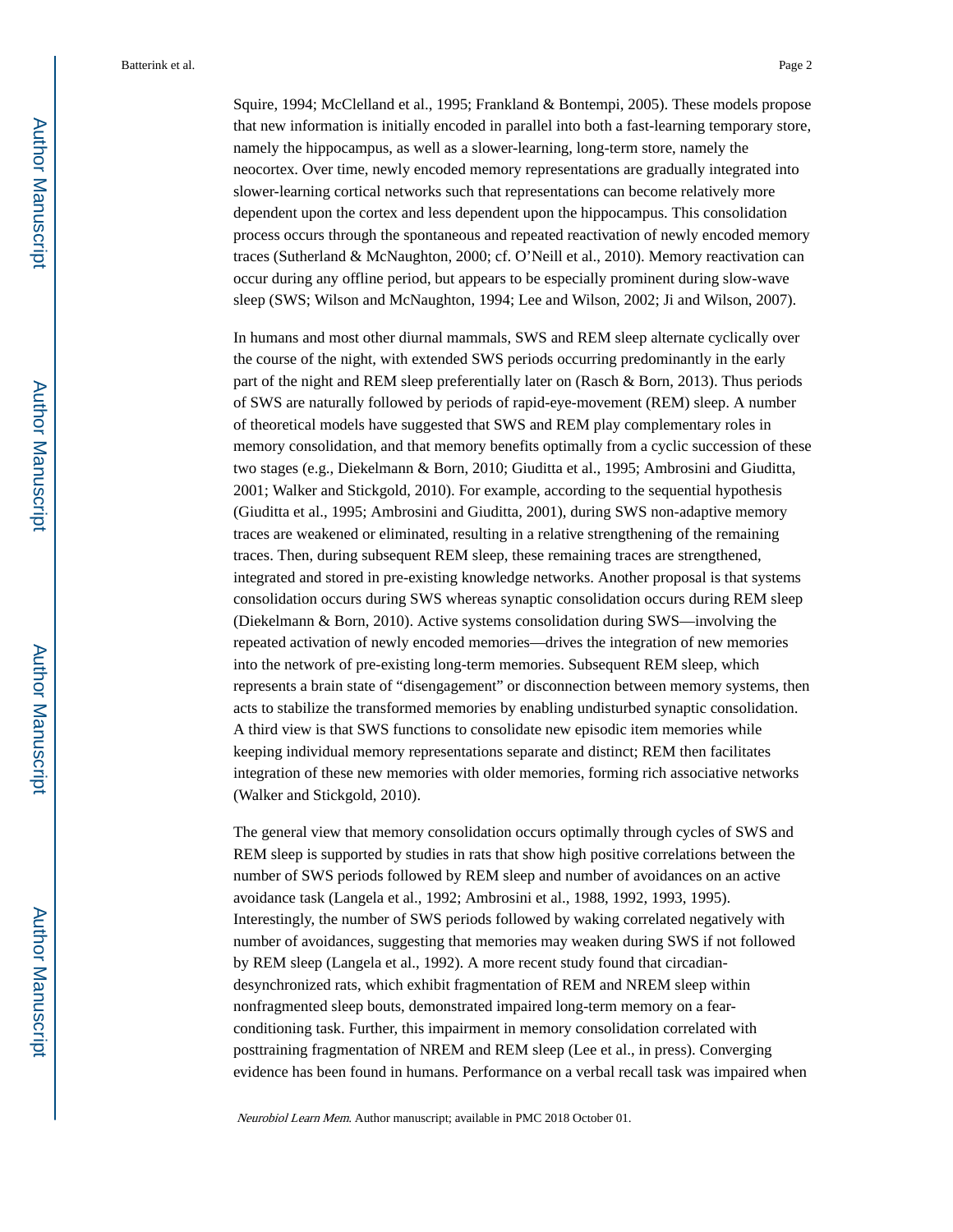participants' sleep cycles were experimentally fragmented (by waking the subject 40 min after each NREM onset, disrupting the NREM-REM sequence), but not when sleep was disrupted without fragmenting NREM-REM cycles (by waking the subject 10 min after each REM onset); duration of REM sleep did not differ between the two conditions (Ficca et al., 2000). Similarly, in elderly participants, the proportion of sleep time organized into sleep cycles predicted overnight word recall, whereas duration of any given sleep stage did not (Mazzoni et al., 1999). These results suggest that the cyclic succession of SWS and REM plays a more critical role in memory consolidation than duration of individual sleep stages per se. In addition to verbal recall, SWS and REM have been shown to make complementary or interactive contributions to many other types of memory in humans, including visual discrimination (Stickgold et al., 2000; Mednick et al., 2003), emotional memory (Cairney et al., 2014), and linguistic rule generalization (Batterink et al., 2014).

During SWS, memory reactivation occurs spontaneously, but can also be triggered externally by presenting memory cues associated with a prior learning episode, a technique known as targeted memory reactivation (TMR). TMR has been shown to enhance consolidation of declarative and nondeclarative memories (Oudiette & Paller, 2013). For example, card-pair locations learned in the presence of an odor were recalled more accurately when participants were re-exposed to the odor during SWS compared to control conditions (Rasch et al., 2007). Odor presentation during SWS also elicited hippocampal activation, providing neural evidence of memory reactivation. Individual memories can also be reactivated through TMR. Rudoy and colleagues (2009) trained participants on the spatial locations of individual objects paired with characteristic sounds (e.g., catmeow), and then presented half of the sounds during SWS. Participants showed better post-nap performance for objects whose associated sound had been presented during SWS compared to uncued objects. These results and others (e.g., Diekelmann et al., 2011, 2012; Antony et al., 2012; Schönauer et al., 2014; Hu et al., 2015; Diekelmann et al. 2012) suggest that reactivation during SWS leads to immediate strengthening of associated memory representations.

An alternative (though not necessarily mutually exclusive) theoretical possibility is that reactivation during SWS may transiently destabilize memories (cf. Rasch & Born, 2013; Rasch & Born, 2007), providing an opportunity for integration with pre-existing memories. Rasch and Born (2007) proposed transient labilization by memory reactivation during SWS as a candidate mechanism that would allow newly acquired memories to be gradually modified through association with older long-term memories, ultimately facilitating their integration into existing networks. Subsequent consolidation processes, possibly involving REM sleep, would then strengthen the new memory. Conceivably, memory reactivation during SWS could be similar to memory reactivation that occurs during wake, which has been described as temporarily transforming the memory into an unstable state that requires "reconsolidation" (Lee, 2009; Nader & Hardt, 2009; Sara, 2000). On the other hand, the process may simply involve stages of consolidation that never reach a final, permanent state (Dudai, 2012), such that instability could naturally follow from new associative linkages and/or forgetting. Just as reactivation during wake provides the opportunity to modify and update existing memory traces with reference to newly encountered information, a similar process during sleep could allow for memory updating with reference to pre-existing knowledge, especially given the absence of external input. As this process transpires,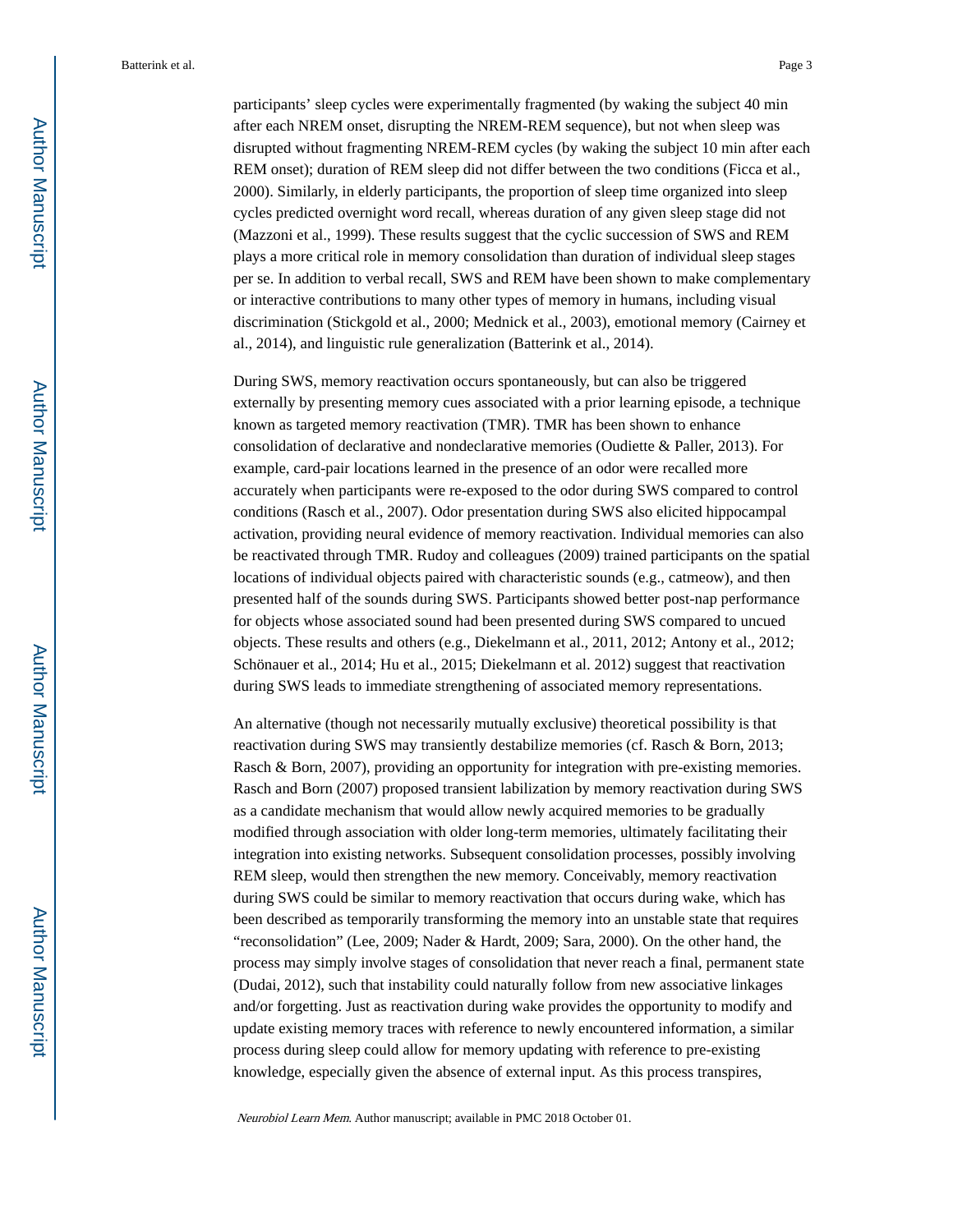reactivation during SWS may include transient instability, followed by a subsequent strengthening stage (Rasch & Born, 2013; Rasch & Born, 2007). We propose an alternative variation on this idea, which is that reactivation could destabilize and strengthen memories simultaneously (rather than sequentially), with some memories undergoing destabilization to a greater extent while others are preferentially strengthened.

The possibility that reactivation during SWS could entail transient memory instability would also be consistent with sequential views of SWS and REM in memory consolidation (e.g., Diekelmann & Born, 2010; Giuditta et al., 1995; Ambrosini and Giuditta, 2001; Walker and Stickgold, 2010). A common theme of these models is that memories must undergo further consolidation processing after SWS, with subsequent REM sleep required to stabilize and integrate the memory into pre-existing networks. In the context of TMR, learning-related cues presented during SWS may temporarily destabilize the associated memory, while subsequent REM sleep may then act to strengthen and integrate the memory into existing memory networks. Thus, effects of TMR on memory performance could conceivably interact with sleep organization.

A recent study provides support for this idea (Tamminen, Lambon Ralph & Lewis, 2017). In this study, learners were presented with fictitious novel spoken words (e.g., cathedruke) that were each based on a familiar existing word (e.g., cathedral) while performing a phonememonitoring task. After this training period, lexical competition—a measure of the degree to which the novel words have been integrated into the mental lexicon—was assessed through a lexical decision task. Participants then took an afternoon nap, during which half of the novel words were cued during periods of SWS. Upon awakening, participants completed a second lexical decision task to assess potential changes in lexical competition. Although TMR did not have an overall impact on lexical competition effects, the percentage of time in REM significantly predicted the change in lexical competition for cued words, with greater duration of REM sleep associated with larger increases in lexical competition. This correlation was not observed for uncued words. Based on these results, the authors proposed that reactivation during SWS through TMR may "tag" these memories for later processing, with subsequent REM sleep then mediating their integration into lexical networks.

The current study provides additional converging evidence that duration of REM sleep following SWS influences TMR-related memory benefits, consistent with models suggesting complementary roles for SWS and REM sleep in memory consolidation. We designed our study to investigate whether TMR can improve foreign vocabulary learning, building upon a previous study that examined this same question (Schreiner et al., 2015). In this prior study, German-speaking participants were trained on new Dutch words and their German translations, and were then presented with half of the newly learned Dutch words during periods of SWS occurring over the first half of the night. Following cueing, participants showed improved memory recall for the German translation of the cued words relative to the uncued words. A follow-up study replicated this result, again showing that cueing during SWS improved recall performance for the German translation equivalents of Dutch words, and interestingly also demonstrating that additional auditory input immediately after cueing abolished this beneficial effect (Schreiner, Lehmann & Rasch, 2015b). However, due to the linguistic similarity between Dutch and German, a large proportion of the novel words in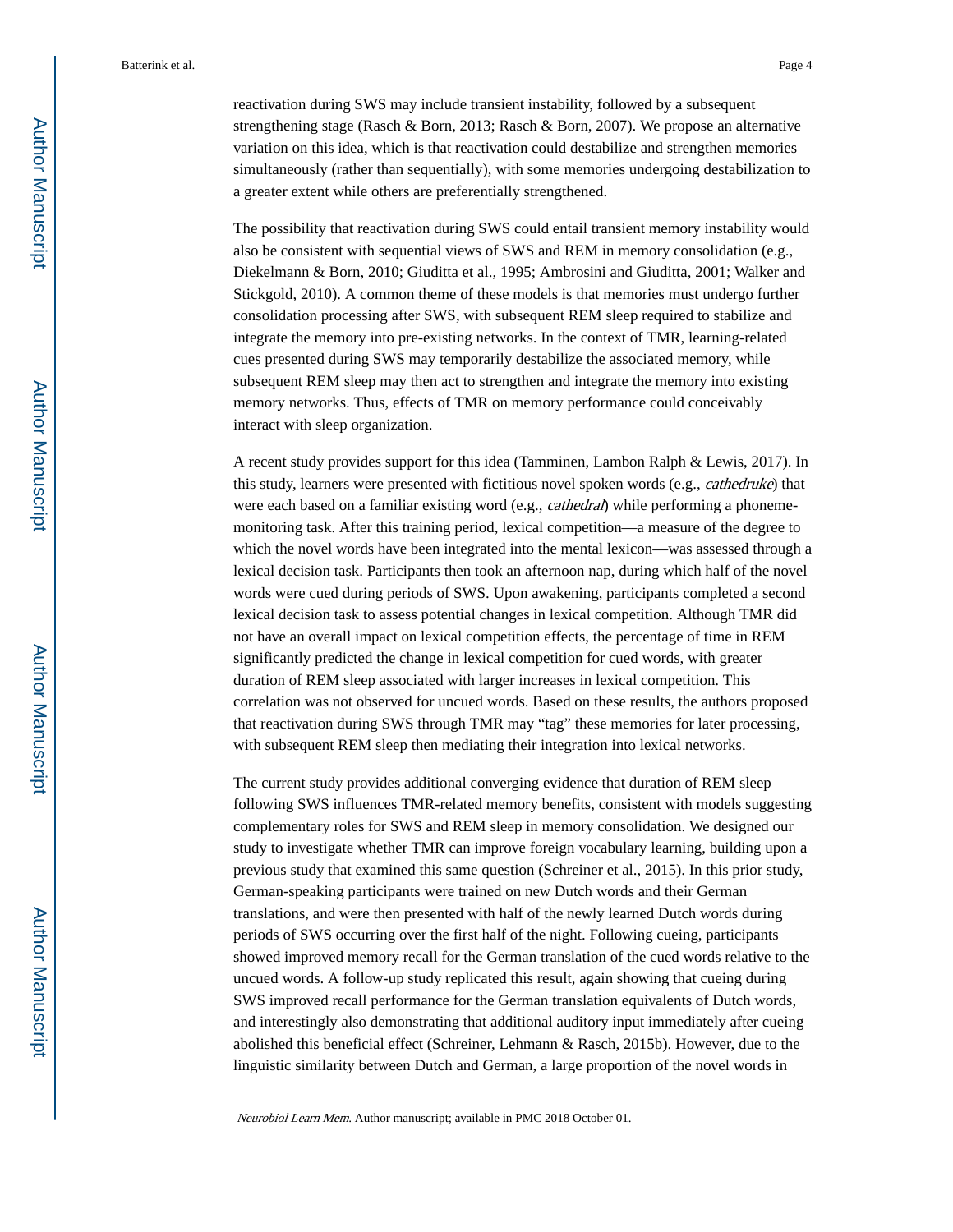both these studies were cognates in participants' native language (e.g., "soep" and "suppe"). Given that many second language learners are tasked with acquiring completely unfamiliar vocabulary words, our goal was to extend Schreiner and colleagues' result, testing whether TMR can boost vocabulary learning of entirely novel words. We also examined whether TMR might be effective over a relatively short afternoon nap, rather than overnight.

Participants in our study learned the meanings of a set of novel words, each paired with an associated sound, before taking an afternoon nap (Figures 1 and 2). Next, half of the associated sounds were covertly presented during SWS. Participants were then tested on all vocabulary words upon awakening (see Figure 3 for overview). Counter to our original hypothesis that TMR would improve vocabulary retention, there was no reliable effect of TMR on accuracy at the group level. However, memory results were systematically modulated by REM sleep.

### **Materials and Methods**

#### **Participants**

A total of 37 participants (mean age  $= 20.9$  y, SD  $= 1.85$  y; 23 female) were recruited for this study. All participants were neurologically normal, reported no known sleep disorders, and were native and/or highly proficient English speakers. They were asked to abstain from caffeine on the day of the experiment and to wake up 1 hour earlier than normal. Of the 37 participants, 26 provided data for the analyses below (mean age  $= 20.7$  y,  $SD = 1.28$  y; 14 female). The other 11 participants were excluded from the sample for the following reasons: inability to present cues during sleep ( $n = 9$ ), either because of insufficient sleep ( $n = 5$ ) or because cueing attempts resulted in arousals  $(n = 4)$ ; computer malfunction which resulted in administering the incorrect version of the post-nap learning test  $(n = 1)$ ; participant declined to continue participation in study after initial learning procedure  $(n = 1)$ .

#### **Word-Learning Task and Post-Nap Test**

Participants were trained on the meanings of 60 novel vocabulary words, which they were informed were from an artificial foreign language. These words were actually not from any known language (see Supplementary Materials for exact words).

Two similar versions of this task were run. In one version of the task, termed the "Sound-Cues" version, environmental sounds associated with the novel words were presented during sleep (e.g., a meow sound). In a second version of the task, termed the "Word-Cues" version, the spoken novel words were presented during sleep. Previous TMR studies have used both types of cues during sleep—environmental sounds (e.g., Rudoy et al., 2009; Oudiette et al., 2013; van Dongen et al., 2012) and spoken words (Schreiner & Rasch, 2015; Groch et al., 2016)—although it is unclear whether one type of cue is more effective. By running these two task versions, we sought to determine whether environmental sounds or spoken words served as more effective cues for producing memory benefits. However, no significant differences were found between the task versions, and thus we combined subjects from both versions in all analyses. Of the 26 participants included in the analyses, 16 completed the Sound-Cues version and 10 completed the Word-Cues version. In both versions of the task,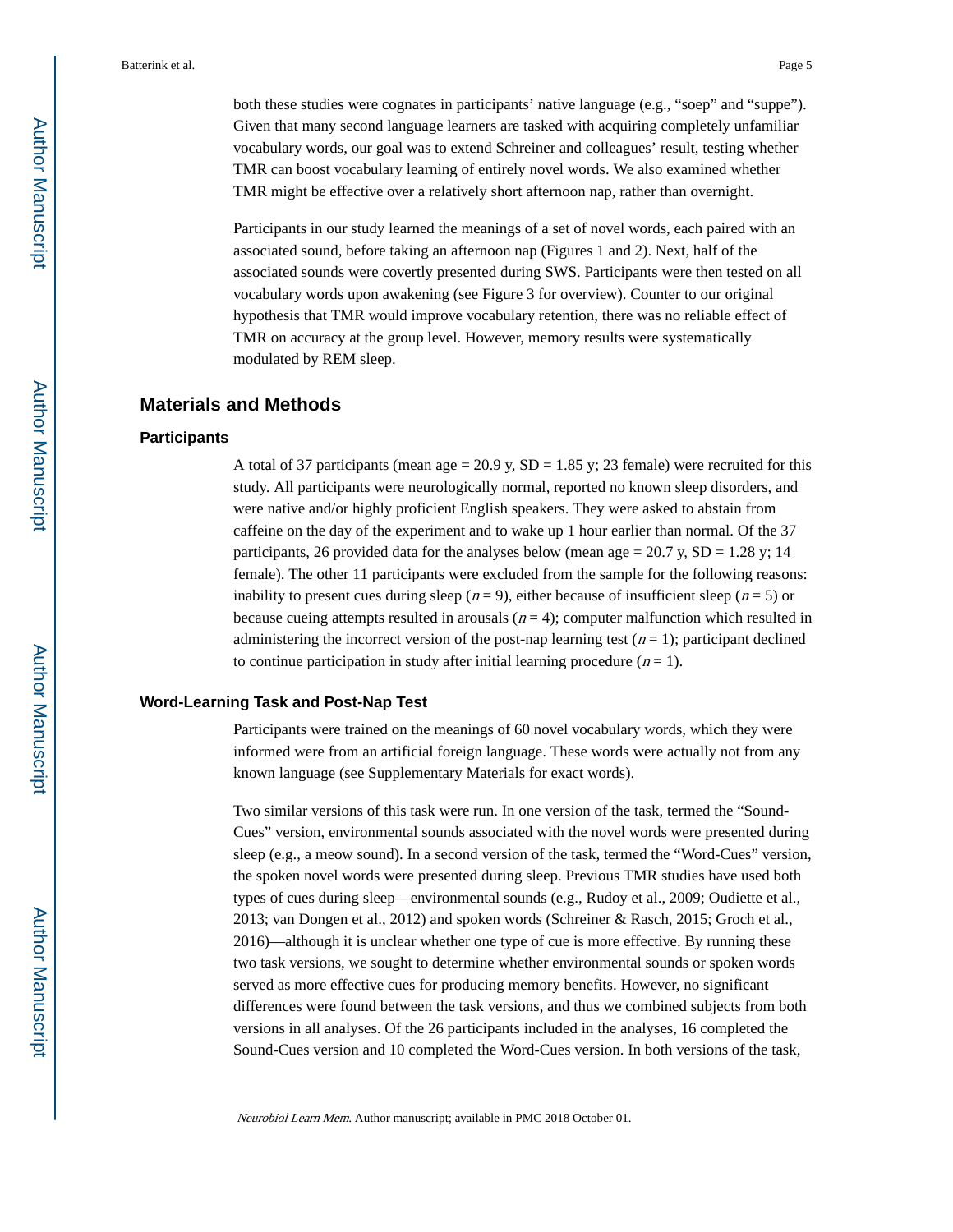the learning procedures were similar. Participants learned the meanings of the novel words in three separate blocks, each containing twenty novel words. Each training block consisted of three phases. The two versions of the task are described below.

**Sound-Cues version (Figure 1)—In this version of the task, participants were required** to form three-way associations between novel written words (e.g., "dreep"), their assigned meanings or real-world referents (e.g., image of an apple), and semantically related environmental sounds (e.g., "crunch" noise of someone biting into an apple). The first phase of training involved familiarizing participants with the environmental sound cues by presenting each auditory sound simultaneously with its associated object picture (e.g., image of an apple and "crunch" noise). The purpose of this initial training phase was to facilitate the intended comprehension of the environmental sounds, which otherwise could sometimes be difficult to comprehend. Environmental sounds were approximately 500 ms in duration and each object-sound pair was presented twice.

In the second phase of training, participants were introduced to the novel word for each item. Each trial consisted of a picture of the object, the written novel word displayed below the object, and the associated environmental sound. The interval between each trial was approximately 3 s. Participants were instructed to learn the association between the novel word and the object. Each association was presented once. All novel words consisted of exactly 5 letters and followed the phonotactic and orthographic rules of English. Assignment of novel words to each object-sound pairing was randomized across participants.

In the third phase of training, participants performed a speeded recall task with graded cues for each word. On each trial, the environmental sound for the associated novel word was presented without the corresponding picture. Participants responded with a button press when they determined that they had mentally recalled the associated word. They then typed the word on a keyboard and received feedback on whether their response was correct or not. If no initial button-press response was made within 4 s, hints in the form of letters from the word were provided. One letter was revealed every 2 s, beginning with the first letter of the word. Participants performed a minimum of two graded recall task trials for each word. After a minimum of two presentations, once participants successfully recalled a given word within 4 s (prior to the onset of letter hints), the word was dropped from the learning procedure. Thus, as participants learned more words, each cycle of learning contained progressively fewer words, allowing participants to continue studying only the words that they had not yet successfully learned.

The post-nap test involved a similar procedure to the third phase of learning. Each item was tested once. Each trial began with the environmental sound. Again, participants responded with a button press when they determined that they had mentally recalled the associated novel word. If they failed to respond within 4 s, one letter of the novel word was presented every 2 s, up to a maximum of three letters. This procedure was designed to probe for partial word knowledge by providing a hint about the identity of correct responses when they could not be correctly recalled, allowing for greater sensitivity than a test without hints.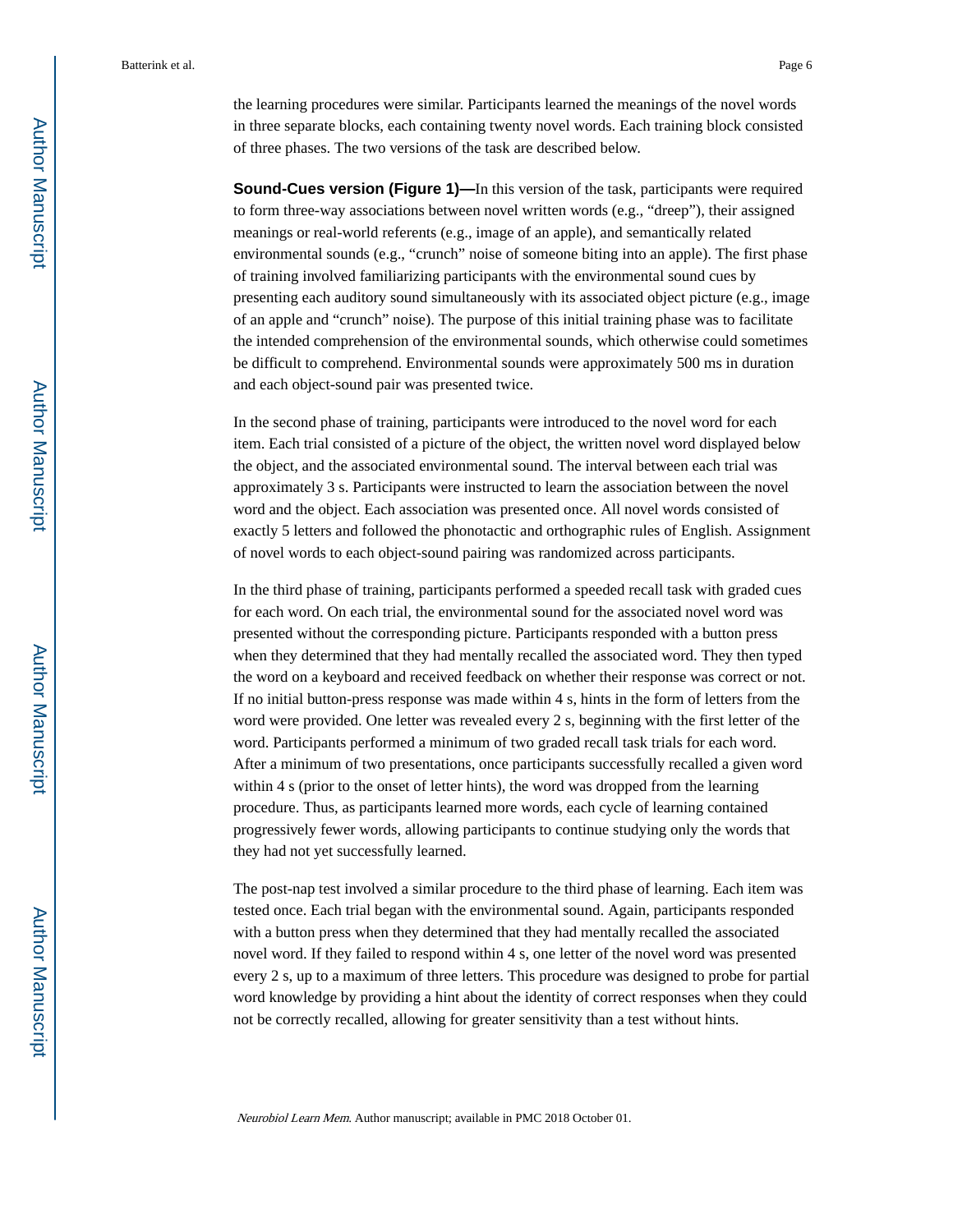**Word-Cues version (Figure 2)—**The Word-Cues version of the task involved the same general procedure as the Sound-Cues version, but required participants to learn the meanings of spoken novel words rather than written novel words. All novel words were between 1–3 syllables in length, were recorded by a female native English speaker, and followed the phonotactic rules of English. Recordings ranged between 400–900 ms in duration.

In the first phase of learning, participants were exposed to a set of auditory novel words (e.g., "clambil"), prior to any meaning assignment, in order to familiarize them with the spoken words. Each word was presented once. In the second phase, the word was presented simultaneously with an image of an object and its English translation equivalent written below. Participants were instructed to learn the associations between the novel words and their assigned meanings. Each word was presented once. Again, assignment of words to objects was randomized across participants. In the third phase, participants performed a speeded recall task with graded cues. On each trial, the novel auditory word was presented simultaneously with an image consisting of a randomized black and white pixelated mask, also known as "salt and pepper" noise. This pixelated mask was superimposed over (and completely obscured) the first three letters of the English translation equivalent. Participants were asked to respond via button press when they were able to recall the English translation equivalent. They then typed the word on the keyboard and received feedback on their response. If no response was made within 4 s, an image displaying the first three letters of the English translation equivalent was gradually revealed over the course of approximately 16 s by progressively reducing the intensity of the pixelated mask. As soon as the participant responded, this sequence was interrupted and the participant was asked to type the English equivalent. If no response was made, the first three letters of the word eventually became fully visible. The participant was then shown the associated object and the full English translation equivalent. The same learning criteria and drop-out procedure for individual words were applied as in the Sound-Cues version of the task.

The post-nap test involved a similar procedure to the third phase of learning. On each trial, participants were presented with an auditory novel word and asked to recall the English translation equivalent. If no response was made within 10 s, the first three letters of the English translation equivalent were gradually clarified over the course of the next 28 s, becoming partially though not fully visible by the end of the sequence. As in the Sound-Cues version, this procedure was designed to provide fine-grained measures of participants' knowledge of the identity of learned words that could not be correctly recalled, without fully disclosing the correct response.

#### **Procedure**

The general procedure is summarized in Figure 3. The experimental session began between 11 AM and 3 PM. Participants first completed the vocabulary-learning task, achieving the learning criterion (successful recall of each word prior to any hints) for all 60 novel words. Electrodes were then applied for standard sleep EEG recording and participants reclined on a fold-down bed with a pillow and blankets in a quiet, darkened room to sleep for 90 min. Low-intensity white noise at ~40 dB was present for the duration of the sleep period to dampen the influence of possible noise from outside the room and as well as to embed the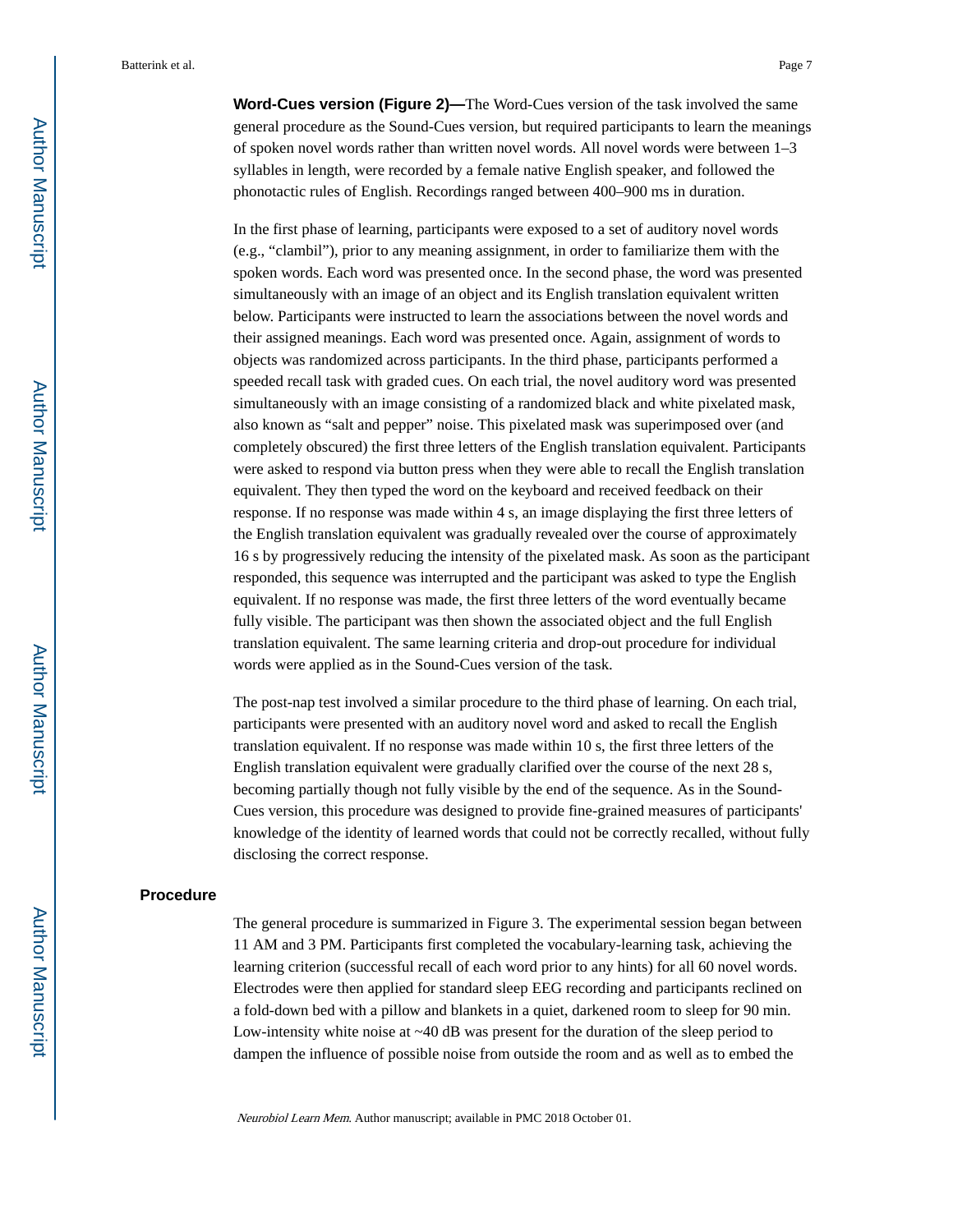cues. That is, cues were presented against an acoustic background of white noise in addition to the ambient noise in the building, rather than a background of complete silence; our intention was to acclimatize participants to low-intensity noise while they fell asleep, so that the onset of sound cues during SWS would be less likely to cause sleep arousals.

A computer algorithm was used to select 30 of the 60 possible items for presentation during sleep. Cued and uncued items were selected to closely match the following parameters, in order of decreasing priority: training block  $(1-3)$ , number of presentations to reach criterion, cumulative number of correct responses, cumulative reaction times for correct responses, and reaction time to the final correct trial. Items that were subsequently assigned to the cued condition were presented an average of 3.67 times before reaching criterion, averaged 2.35 cumulative correct responses, had an average cumulative reaction time across correct trials of 12794 ms, and an average final RT of 1780 ms. Items that were subsequently assigned to the uncued condition were presented an average of 3.65 times before reaching criterion, averaged 2.39 cumulative correct responses, had an average cumulative reaction time across correct trials of 12455 ms, and an average final RT of 1822 ms. None of these parameters differed significantly between cued and uncued items (all  $p$  values  $> 0.25$ , two-sample  $t$ test), and thus by these measures the two chief conditions of cued and uncued words were equally well-learned prior to the nap.

Sound-cue presentation began once indications of SWS were observed. Sound cues consisted of either environmental sounds or spoken auditory words, as described above. Stimulation was paused if signs of arousal were observed, and was restarted only if a stable pattern of SWS re-emerged. Stimulation was paused an average of 1.9 times (SD = 2.5) per participant. Across participants, an average of 150 sound cues were presented (range = 41– 240). A minimum of one full cycle of cues (30 total) was required for participant inclusion, with a maximum of 8 cycles (240 cues) presented. Cues were presented every ~8 s (Sound-Cues version) or every ~5 s (Word-Cues version), which is in the general range of the stimulation rate in previous TMR studies (e.g., Rudoy et al., 2009; Oudiette et al., 2013; Creery et al., 2015).

The nap period ended after ~90 min (mean length of nap = 92 min;  $SD = 5.3$  min), except in one case in which the participant was allowed to sleep longer due to still being in SWS. After awakening, electrodes were removed and participants were given a brief 10–15 min break before completing the post-nap test. During the break, participants filled out a questionnaire reporting on the quality of their nap and then waited quietly.

#### **EEG Recording and Analysis**

EEG was recorded over the nap period from 21 tin electrodes mounted in an elastic cap, along with additional electrodes on the left and right mastoid, two electrooculogram (EOG) channels and one chin electromyogram (EMG) channel, using a 250-Hz sampling rate. Data were referenced online to the right mastoid and re-referenced offline to the algebraic average of the left and right mastoid. Scalp data were recorded at the following locations according to the 10–20 system: Fp1, Fpz, Fp2, F7, F3, Fz, F4, F8, C3, Cz, C4, T3, T4, T5, T6, P3, Pz, P4, O1, Oz, O2.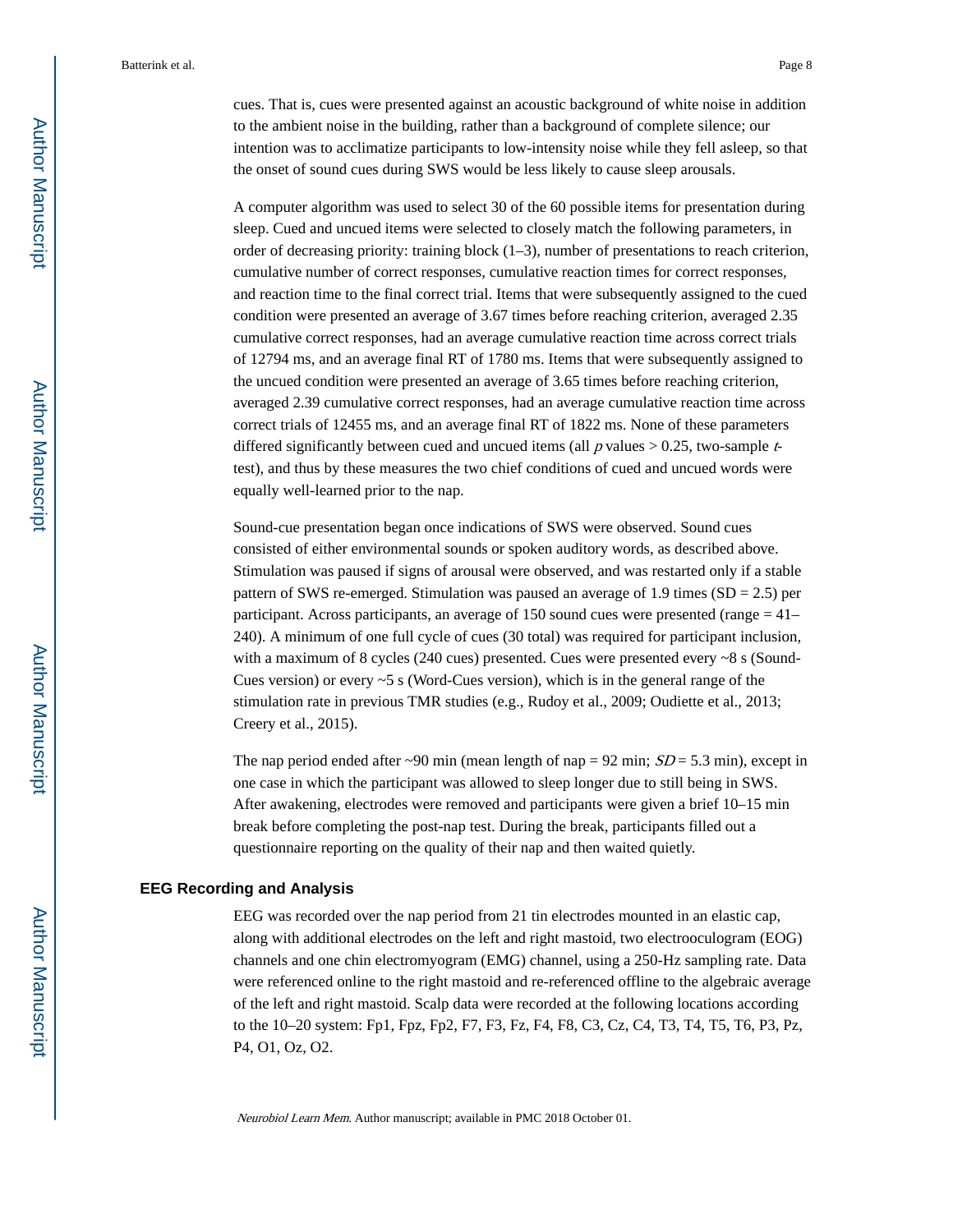For sleep analyses, data from EEG and EOG channels were filtered with a bandpass from 0.5 to 30 Hz, and EMG data were filtered from 10 to 62 Hz. Sleep staging was conducted offline using standard criteria recommended by the American Academy of Sleep Medicine, with 30-s EEG epochs scored as wake, Stage 1, 2, SWS or REM. Sleep staging was performed by two raters working independently. Our main sleep measures of interest were duration of SWS, duration of REM sleep, and total sleep duration. These three measures showed a high correspondence between the two sets of scores (duration of SWS:  $r = 0.92$ , p < 0.001; duration of REM:  $r = 0.81$ ,  $p < 0.001$ ; total sleep duration:  $r = 0.84$ ,  $p < 0.001$ ). For all discrepancies, the data were re-examined and a consensus was reached through discussion between the two raters.

#### **Statistical Analysis**

Both accuracy and reaction time (RT) data were computed for each trial of the post-nap test. In the Sound-Cues version, only responses that exactly matched the novel word (i.e., with all 5 letters matching) were considered correct. In the Word-Cues version, participants were permitted to type in either the first three letters of the English word (e.g., "app") or the entire English word (e.g., "apple") when providing their response. This option was included to avoid unnecessary difficulty with spelling or typing, as some of the English translation equivalents were somewhat long (e.g., "electricity"). In the case where participants typed in the entire English word, minor spelling errors and typos were ignored, though these occurred very rarely (on average less than once per participant). RT was computed as the time from onset of the sound cue to the participant's initial button press. Trials where a correct response was provided prior to the onset of the hint procedure were considered correct "free recall" trials, whereas trials where a correct response was provided only after the onset of the hint procedure were considered correct "hint" trials. For each participant, we computed both the median RT to correct recall trials (which included only "free recall" trials), and to correct trials overall (which included both "free recall" and "hint" trials). Median RTs to correct trials are reported as a measure of central tendency within each condition (e.g., cued versus uncued), as a method to eliminate the influence of outliers (i.e., very long RTs). Overall accuracy was computed across both free recall and hint trials, weighting each trial equally. The *accuracy cueing effect* was calculated by subtracting overall accuracy in the uncued condition from overall accuracy in the cued condition.

### **Results**

#### **Behavioral performance**

In the post-nap test, overall recall accuracy was  $79.2\%$  (SD = 16.1%) in the cued condition and 79.9% (SD = 13.3%) in the uncued condition. In the cued condition, 59.6% (SD = 22.7%) of the total number of trials were freely recalled, with an additional 19.6% ( $SD =$ 15.0%) correctly recalled following the hint procedure. In the uncued condition, 61.5% (SD  $= 18.8\%$ ) of trials were recalled, with an additional 18.3% (SD = 12.3%) correctly recalled following the hint procedure. Counter to our original hypotheses, there was no significant effect of cueing on overall accuracy, correct free recall rate, or correct hint rate (all  $p$  values  $> 0.41$ ; paired *t*-tests).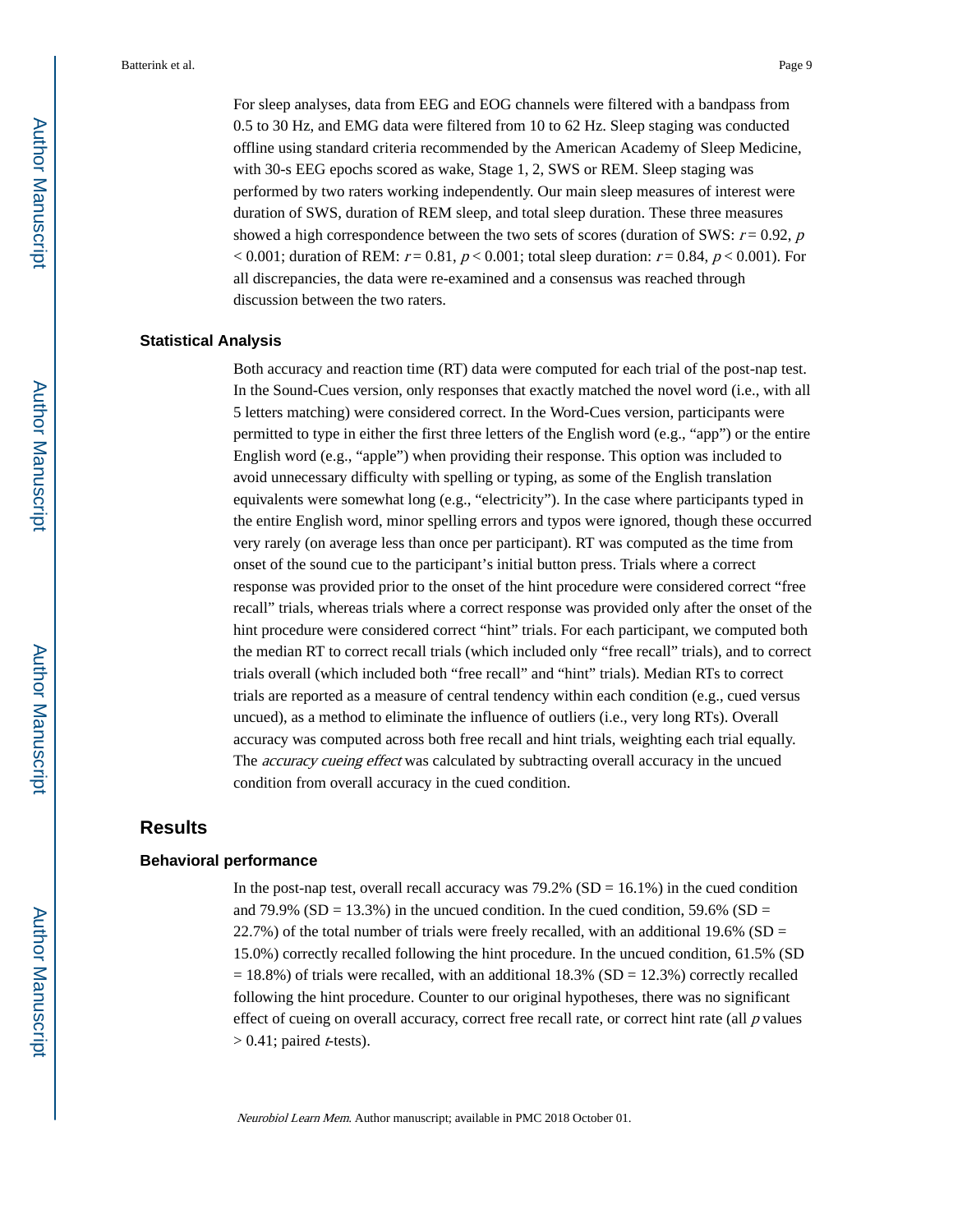Median RT to correct recall trials was  $1581 \text{ ms}$  (SD = 551) in the cued condition and 1540 ms  $(SD = 444 \text{ ms})$  in the uncued condition. Median RT to correct trials overall was 2227 ms in the cued condition  $(SD = 1353 \text{ ms})$  and 2226 ms in the uncued condition  $(SD = 1301 \text{ ms})$ . There was no significant effect of cueing on either of these RT measures (both  $p$  values  $>$  $0.5$ , paired *t*-tests).

Performance during the learning task was quantified by the number of trials required to reach the learning criterion. Participants varied widely on this measure (mean  $= 248$ , range  $=$ 139–475, with 120 trials representing the fastest possible learning), as some participants learned much more quickly than others. There was a significant negative correlation between number of trials to learning criterion and overall performance ( $r = -0.51$ ,  $p = 0.008$ ), such that participants who learned more quickly (requiring fewer trials to reach the learning criterion) also appear to have formed stronger memory representations, performing better overall on the post-nap test.

#### **Effects of sleep architecture on cueing effects**

Our chief sleep-related analysis examined whether sleep architecture (i.e., durations of different sleep stages) modulated the *accuracy cueing effect*. The *accuracy cueing effect* was computed as the difference in overall accuracy between the cued and uncued conditions, providing a measure of the accuracy benefit associated with TMR. Given previous evidence linking SWS and REM to memory consolidation effects (e.g., Walker and Stickgold, 2010; Diekelmann & Born, 2010), duration of SWS (SWS *dur*) and duration of REM (REM *dur*) were selected as *a priori* predictors in a multiple regression model, with the accuracy cueing effect as the dependent variable. Total sleep duration (total sleep $_{dur}$ ) was included as an additional predictor in order to control for total sleep time, allowing us to assess the specificity of sleep-stage effects. Finally, experimental version (Sounds-Cues versus Word-Cues) was included in the model in order to control for the possible influence of this effect.

Average sleep measures are shown in Table 1. A regression model with our four predictor variables (SWS<sub>dur</sub>, REM<sub>dur,</sub> total sleep<sub>dur</sub>, and task version) significantly predicted the accuracy cueing effect  $[A4,21] = 3.41$ ,  $p = 0.027$ . However, only REM<sub>dur</sub> contributed to the model ( $\beta$  = 0.40,  $t(21)$  = 2.06,  $p$  = 0.052). SWS  $_{dur}(\beta$  = 0.14,  $t(21)$  = 0.58,  $p$  = 0.57), total sleep<sub>dur</sub> ( $\beta$  = 0.28, t(21) = 1.08, p = 0.29), and version ( $\beta$  = 0.046, t(21) = 0.26, p = 0.79) were not significant predictors and were subsequently excluded from the model. The resulting model with  $\text{REM}_{dur}$  as the remaining independent variable significantly predicted the cueing effect  $[F(1,24) = 8.77, p = 0.007;$  Figure 4]. These results remained significant after excluding one participant who may be considered an outlier, due to obtaining an unusually large amount of REM sleep ( $\sim$ 34.5 min, see Figure 4; regression with REM $_{dur}$  as sole predictor:  $F(1,23) = 5.44$ ,  $p = 0.029$ ). In addition, we replicated this analysis excluding participants who did not reach REM sleep ( $n = 6$ ), and found that  $REM_{dur}$  continued to predict the accuracy cueing effect in this subset of participants ( $F(1,18) = 5.45$ ,  $p = 0.031$ ). In sum, duration of REM but not SWS predicted the accuracy cueing effect.  $\text{SWS}_{dur}$  and REM<sub>dur</sub> did not significantly correlate ( $r = 0.055$ ,  $p = 0.79$ ).

The finding that task version did not have a significant impact on our original regression model suggests that cue type does not impact the relationship between sleep physiology and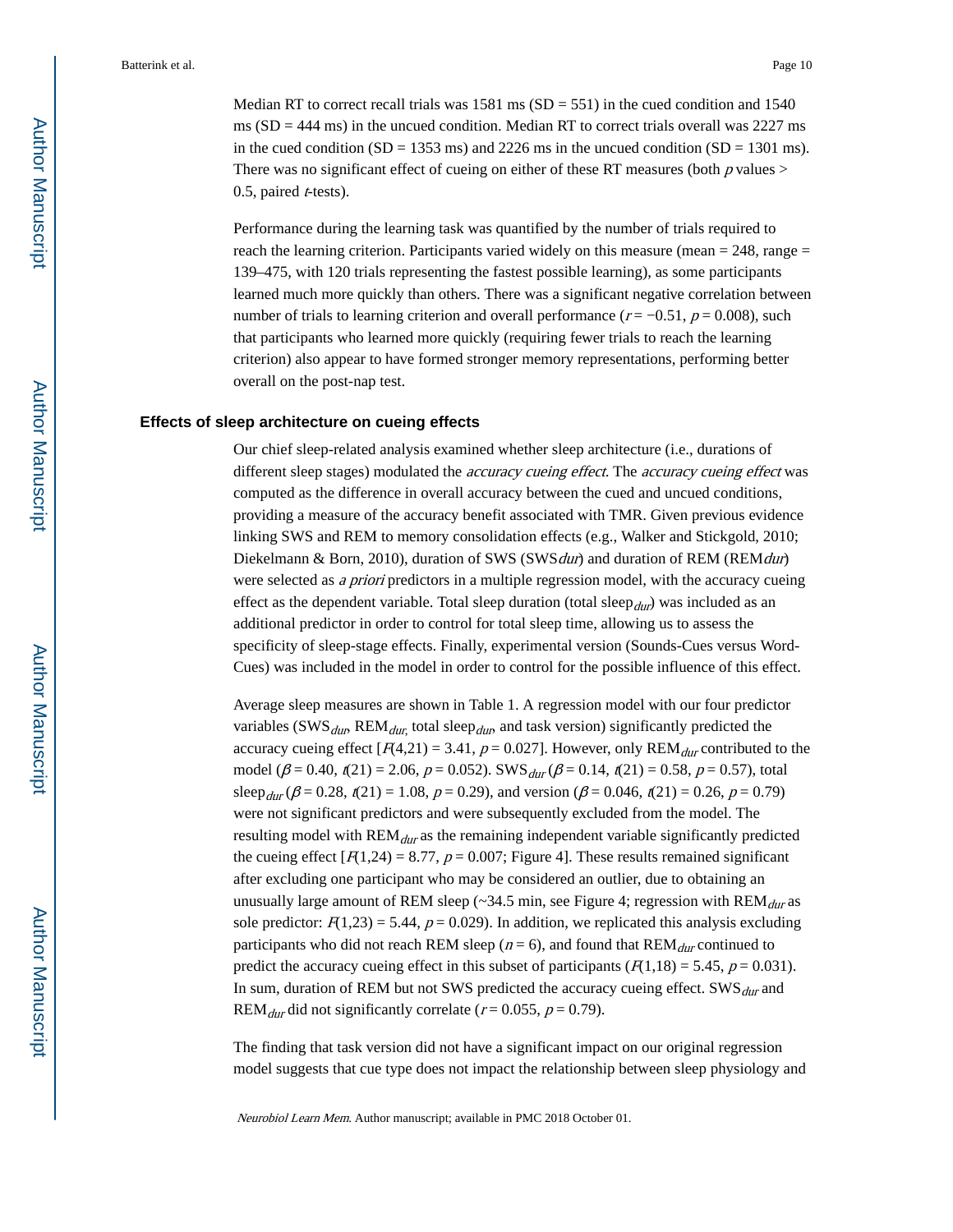the accuracy cueing effect. Consistent with this finding, there was no significant difference in the accuracy cueing effect between participants run on the Sound-Cues version  $(n=16; M)$  $= -0.21\%$ , SEM = 2.7%) and on the Word-Cues version ( $n = 10$ ; M =  $-1.3\%$ , SEM = 4.7%;  $t(24) = 0.24$ ,  $p = 0.81$ ). Overall accuracy was also not significantly different between the two groups (Sound-Cues:  $M = 78.7\%$ , SEM = 3.2%; Word-Cues:  $M = 81.0\%$ , SEM = 5.0%,  $t(24) = 0.42$ ,  $p = 0.68$ ). There was also no significant difference in REM<sub>dur</sub> between participants in the two task versions ( $t(24) = 0.73$ ,  $p = 0.47$ ). In addition, as shown in Figure 4, both groups showed similar correlations between the accuracy cueing effect and  $REM_{dur}$ (Sound-Cues version:  $r = 0.53$ ,  $p = 0.033$ ; Word-Cues version:  $r = 0.50$ ,  $p = 0.14$ ), though the correlation did not reach significance in the Word-Cues group, likely due to the smaller sample size. In sum, differences between the two task versions did not substantially influence interactions between TMR and sleep physiology.

In a follow-up analysis, we divided participants by median split based on  $\text{REM}_{dur}$  revealing two distinct subgroups of participants. Participants who obtained greater amounts of REM (10 min or more;  $n = 13$ ) showed a significant positive TMR effect [accuracy cueing effect = 6.15%; mean cued accuracy = 85.9%, SD = 9.8%, mean uncued accuracy = 79.7%, SD = 12.7%;  $t(12) = 2.89$ ,  $p = 0.014$ , paired *t*-test]. In contrast, participants who obtained less than 10 minutes of REM ( $n = 13$ ) showed a significant negative TMR effect [accuracy cueing effect =  $-7.43\%$ ; mean cued accuracy = 72.6%,  $SD = 18.7\%$ ; mean uncued accuracy = 80.0%,  $SD = 14.4\%$ ;  $t(12) = -2.49$ ,  $p = 0.028$ ]. Interestingly, performance between the two groups differed significantly only for cued items ( $t(24) = 2.30$ ,  $p = 0.035$ ), and not for uncued items ( $t(28) = -0.048$ ,  $p = 0.96$ ). This result suggests that REM sleep specifically impacted memory for items that had been previously cued, rather than having a global effect on memory performance. Participants from the two task versions were represented equivalently across the high and low  $REM_{dur}$  groups (both groups included  $n = 8$  from the Sound-Cues Version and  $n = 5$  from the Word-Cues Version).

Next, we tested whether  $\text{REM}_{dur}$  predicts the cueing effect for free recall and hint trials separately, computed as the difference in the number of correct free recall (or hint) trials between cued and uncued conditions. Interestingly,  $REM_{dur}$  did not predict the cueing effect for free recall trials ( $F(1,24) = 0.37$ ,  $p = 0.55$ ), but significantly predicted the cueing effect for hint trials ( $F(1,24) = 5.16$ ,  $p = 0.032$ ). This finding suggests that memories that have a weaker signal are more likely to benefit from a combination of TMR and subsequent REM sleep.

The number of stimulation pauses did not correlate with  $REM_{dur}$  ( $r = -0.17$ ,  $p = 0.40$ ), nor with the accuracy cueing effect ( $r = 0.22$ ,  $p = 0.91$ ), providing assurance that the negative cueing benefit of TMR in low-REM participants was not confounded by awakenings during cueing. There were also no significant correlations between the number of cues presented during sleep and REM<sub>dur</sub> ( $r = -0.16$ ,  $p = 0.43$ ), or with the accuracy cueing effect ( $r = 0.11$ ,  $p = 0.59$ ). The number of cues presented during sleep correlated negatively with the number of stimulation pauses ( $r = -0.40$ ,  $p = 0.044$ ).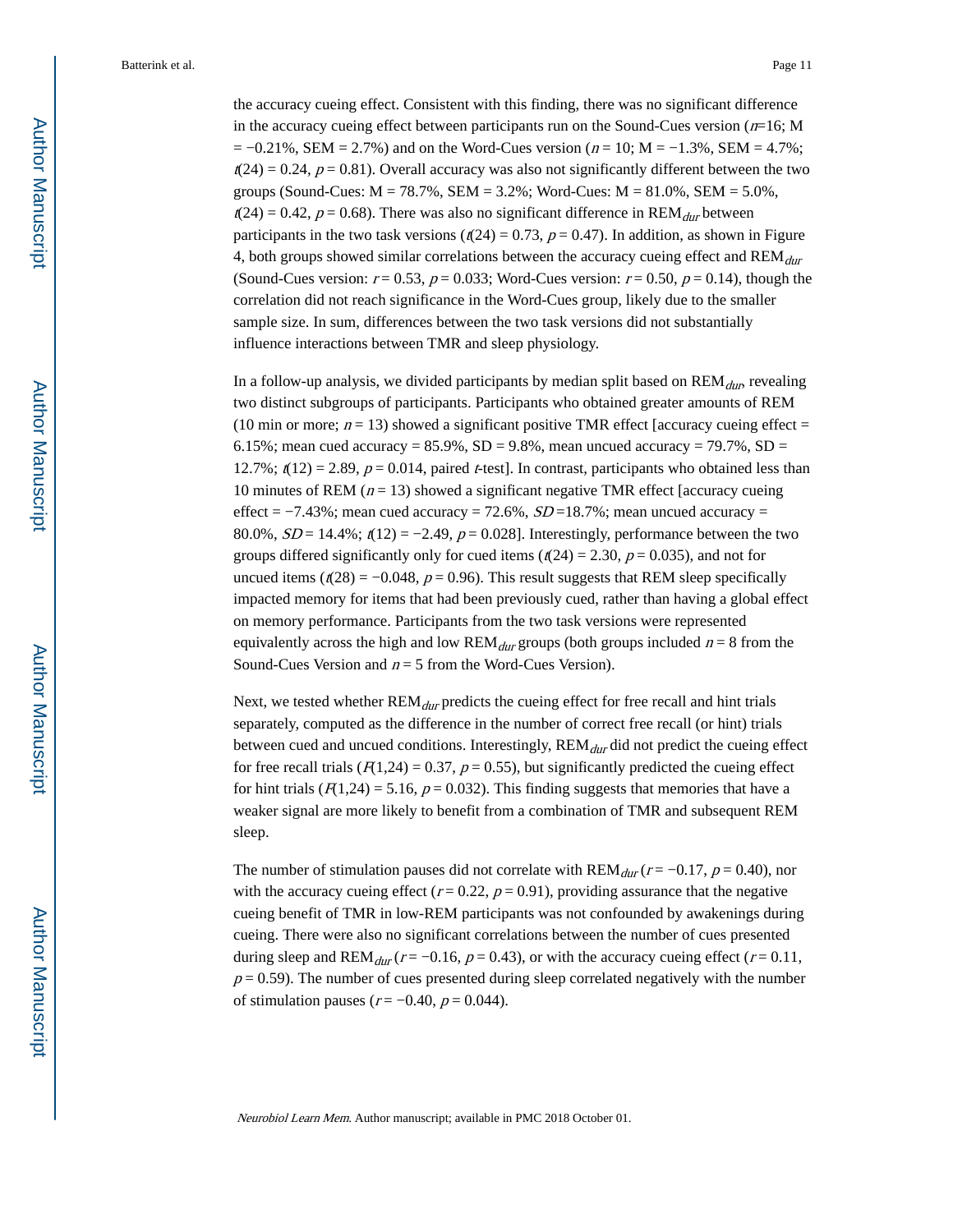#### **Other factors contributing to the accuracy cueing effect**

Number of trials to criterion during learning did not correlate with the accuracy cueing effect  $(r = 0.21, p = 0.30)$  or with the cueing effect for free recall trials  $(r = -0.20, p = 0.32)$ . However, this measure significantly correlated with the cueing effect for hint trials ( $r = 0.46$ ,  $p = 0.019$ ). Given that a larger number of trials during learning is indicative of weaker learning (as reflected by the negative correlation between number of trials to criterion and poorer overall performance on the post-nap test), this finding again suggests that weaker learning in our paradigm may be associated with greater potential TMR-related gains. This finding is consistent with previous research demonstrating that weaker memories benefit more from consolidation during sleep (Drosopoulos et al., 2007).

### **Discussion**

This experiment was designed to investigate the influence of TMR on memory for newly acquired vocabulary words, in order to shed light on memory consolidation during sleep. However, rather than finding a straightforward enhancement in post-sleep memory performance for cued words compared to uncued words, as might be predicted based on prior results (Schreiner et al., 2015), we found that the influence of TMR on memory varied systematically with the duration of REM sleep.

Participants who obtained greater amounts of REM sleep in the latter portion of the afternoon sleep period showed the expected memory benefit for cued items, whereas participants who obtained less REM sleep showed the opposite pattern of results, with better accuracy for uncued items. We suggest that for certain types of learning such as novel vocabulary acquisition, reactivation during SWS may be maladaptive if not followed by REM. Subsequent REM sleep may be needed to stabilize and integrate reactivated memory traces into pre-existing networks.

These results highlight an advantage of studying afternoon sleep. During nocturnal sleep, periods of SWS are commonly followed by REM, whereas REM periods are more variably achieved during an afternoon nap. This characteristic of afternoon sleep allowed us to make use of cross-subject variability in REM to reveal evidence about its function that might not be apparent when all participants achieve typical amounts of REM sleep.

#### **TMR effects may be modulated by REM sleep for highly-integrative learning**

Our finding that cueing effects were modulated by REM sleep duration—with cued items showing poorer performance compared to uncued items when little to no REM sleep was obtained—was not expected a priori. This result contrasts with previous findings showing that TMR often results in a relative boost in memory performance. For example, presenting cues during short periods of afternoon sleep (from 40 min to 3 h) has produced selective benefits for visual-spatial memory (Rudoy et al., 2009; Diekelmann et al., 2011, 2012), skill learning (Antony et al., 2012; Schönauer et al., 2014), and training in social-bias reduction (Hu et al., 2015). Given that cueing effects were significant across participants who likely obtained variable durations of REM sleep, these prior results do not implicate REM sleep as playing a critical role in modulating cueing effects. Indeed, several of these studies reported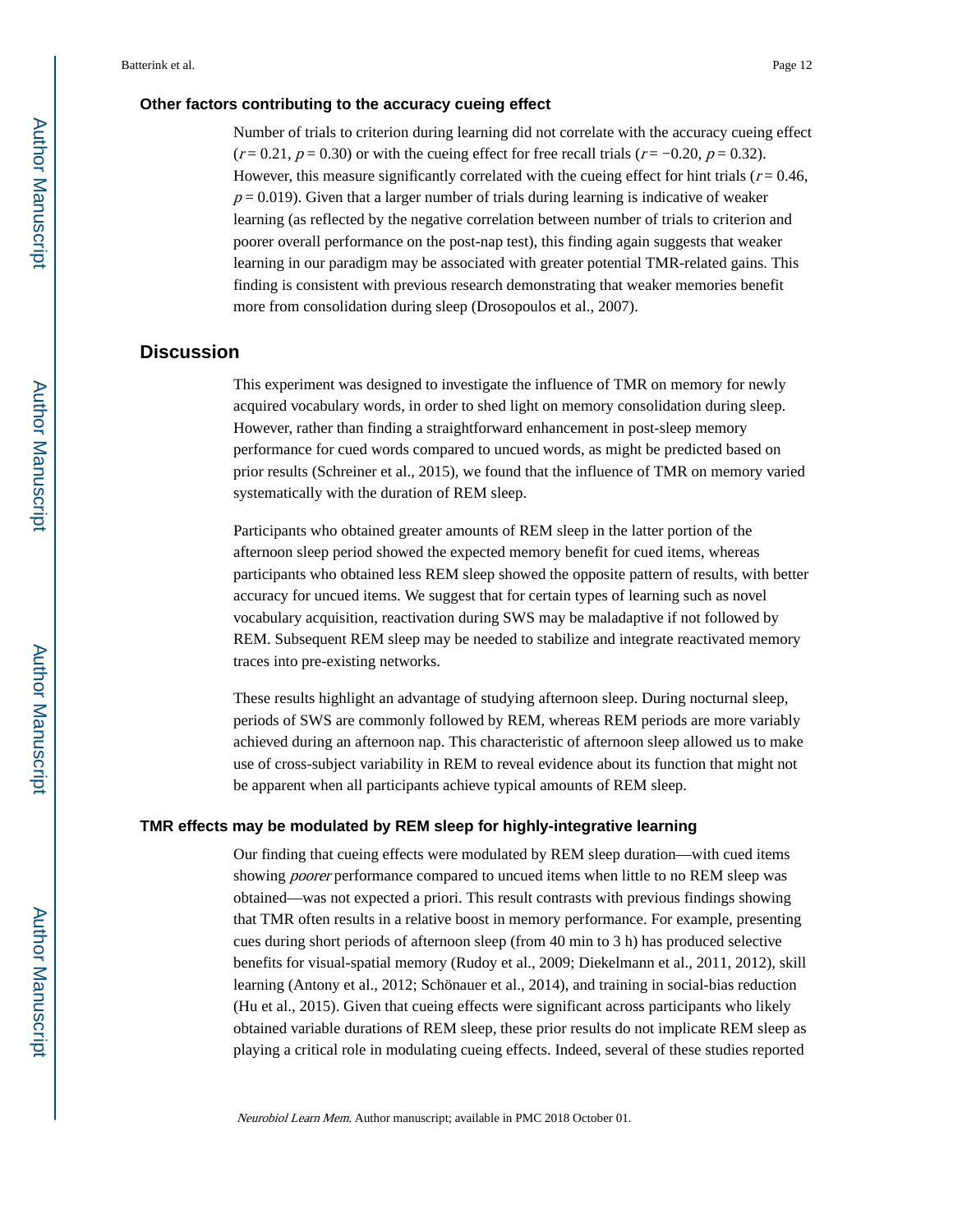significant cueing benefits even when no REM sleep was obtained by any participant (Rudoy et al., 2009; Diekelmann et al., 2011, 2012).

Although a number of different parameters or features may have varied across these studies, type of memory is likely one of the most important factors to consider; REM may modulate TMR effects for novel vocabulary learning, but not for these other types of memory. One possibility is that REM plays a more important role in stabilizing memories that strongly depend on integration with pre-existing knowledge. This idea fits with the general proposal that REM sleep facilitates the integration of new memories with older memories, forming associative networks (e.g., Ambrosini and Giuditta, 2001; Walker and Stickgold, 2010). Vocabulary acquisition is a prime example of learning that entails this type of integration, requiring the incorporation of novel word meanings into an existing semantic network for known concepts. For example, to learn that "clambil" means "apple," a new relationship must be formed between the new word "clambil" and the previously learned multisensory and multidimensional concept for apple. In contrast, previous experimental tasks that have revealed TMR benefits in the absence of REM sleep do not critically require the same degree of integration with existing memories. For example, learning the locations of cardpairs (Diekelmann et al., 2011, 2012), the locations of object images (Rudoy et al., 2009) or learning to perform a melody (Antony et al., 2012; Schönauer et al., 2014) are essentially learning tasks that can occur in relative isolation, with less dependence on other relevant knowledge. This interpretation also fits with a recent study by Tamminen and colleagues (2017), who studied the effects of TMR on the integration of new memories using a lexical competition task, in which newly learned spoken words (e.g., cathedruke) compete with similar-sounding existing words (e.g., *cathedral*). Converging with the present findings, TMR did not modulate lexical competition overall, but changes in lexical competition to cued words was predicted by the time spent in REM sleep during a 90-min afternoon nap. Negative TMR effects were also observed when participants obtained little or no REM sleep. Taken together, both our findings and Tamminen and colleagues' findings suggest that the impact of TMR on learning that requires integration, such as lexical integration and vocabulary acquisition, is mediated in part during REM sleep.

We suggest that in general, reactivation during SWS may act to both strengthen a memory while simultaneously placing the memory in a modifiable or plastic state. This transient destabilization would allow a new memory to be more readily linked with other information (Rasch & Born, 2007), but may at the same time make the memory temporarily vulnerable to interference or contamination. Subsequent REM sleep may function to close this window of plasticity by stabilizing and integrating the memory into long-term memory networks. However, if no REM sleep occurs, the memory may be modified or influenced by existing related memories, or linked with potentially irrelevant information, placing it at greater risk of contamination or distortion.

Given the current findings as well as prior TMR results, an intriguing possibility is that memory reactivation during SWS has different consequences depending upon the degree to which the memory requires integration with previous knowledge. That is, the extent to which contamination from older, related memories occurs may depend upon the type of learning. Isolated types of knowledge may be relatively resistant to distortion, as they share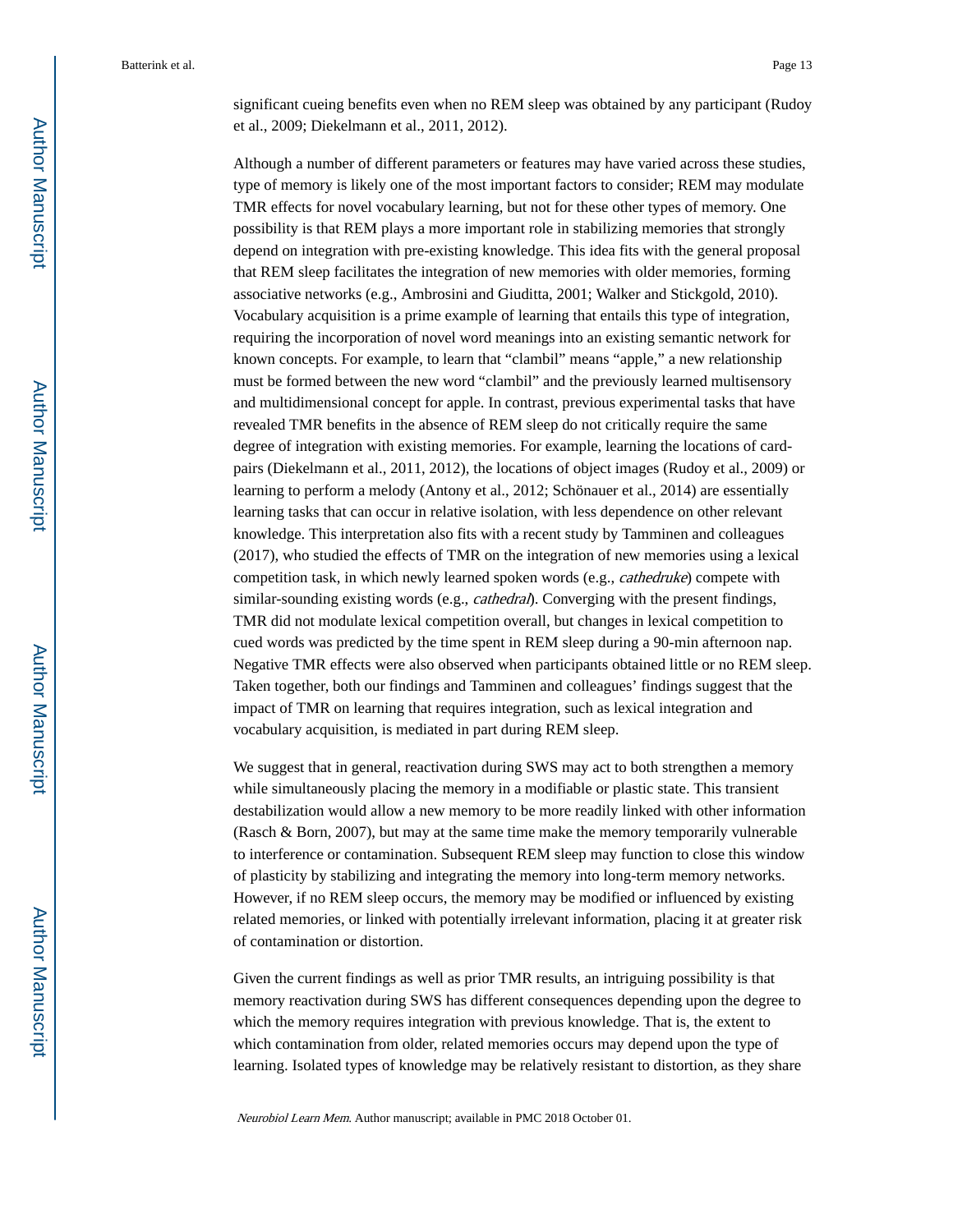few connections with other memories, making interference from related information less likely to occur. In contrast, for highly inter-connected memories (such as vocabulary items) that have strong links to established schemas and semantic networks, contamination from related memories may be much more frequent, likely, or detrimental. This outcome may then lead to a decline in subsequent memory performance, depending on what is tested, rather than the boost in memory accuracy that is observed for more isolated types of knowledge.

The hypothesis that reactivation during SWS without sequential REM sleep may destabilize memories was tested previously in the context of spatial memory, using a card-pair location learning paradigm (Diekelmann et al., 2011). Spatial memories were reactivated by presenting associated odor cues either during SWS or wakefulness, followed by an interference task to probe memory stability. Contrary to their original prediction that memory reactivation during SWS would destabilize the memory trace, Diekelmann and colleagues found that reactivation during SWS enhanced memory performance compared to a control vehicle odor, without requiring REM sleep. In contrast, reactivation during wake led to a decrease in memory performance. Reactivation during wake may have destabilized the associated memories, or alternatively may have blurred the temporal distinctiveness of the original learning and the interference learning, thereby increasing the likelihood of intrusions. Although Diekelmann and colleagues' original hypothesis—that reactivation during SWS may transiently destabilize a reactivated memory, with subsequent REM sleep then potentially leading to strengthening—was not supported by their own results, it is supported by the current findings. Taken together with Diekelmann and colleagues' findings, our results additionally suggest that the role of SWS and REM in stabilizing and integrating memories could depend upon the nature of learning. Unrelated or unconnected knowledge that can be learned in isolation may not be susceptible to potential interference or contamination when reactivated during SWS, whereas highly associated or connected memories may require subsequent REM sleep after SWS reactivation to be strengthened and improved.

In contrast to the current study, which did not reveal significant overall cueing benefits for vocabulary words at the group level, Schreiner and Rasch (2015; see also Schreiner, Lehmann & Rasch, 2015) did find significant TMR effects on vocabulary learning, as reviewed in the Introduction. One factor that may partially account for these divergent results is that the novel words used in our study may have been more prone to interference or contamination than the novel words used by Schreiner and Rasch. Whereas our words had no pre-existing relationship to their translation equivalents (e.g., "clambil – apple"), many of the word pairs used by Schreiner and Rasch were cognates and phonetically related (e.g., "soep" and "suppe"). Because Schreiner and Rasch's word pairs were less easily confusable, reactivation during SWS may have been more likely to strengthen these associations, whereas in the present study reactivation may have created or solidified additional linkages to incorrect concepts or translation equivalents, resulting in a net destabilization rather than a net strengthening. That Schreiner and Rasch found significant cueing benefits whereas the present study did not could also be at least partially attributed to the greater and less variable duration of REM sleep obtained by participants in Schreiner and Rasch's study compared to participants in our study (Schreiner & Rasch: mean REM duration = 22 min  $\pm$  3 min; current study: mean REM duration = 10 min  $\pm$  9 min). Whereas several participants in our study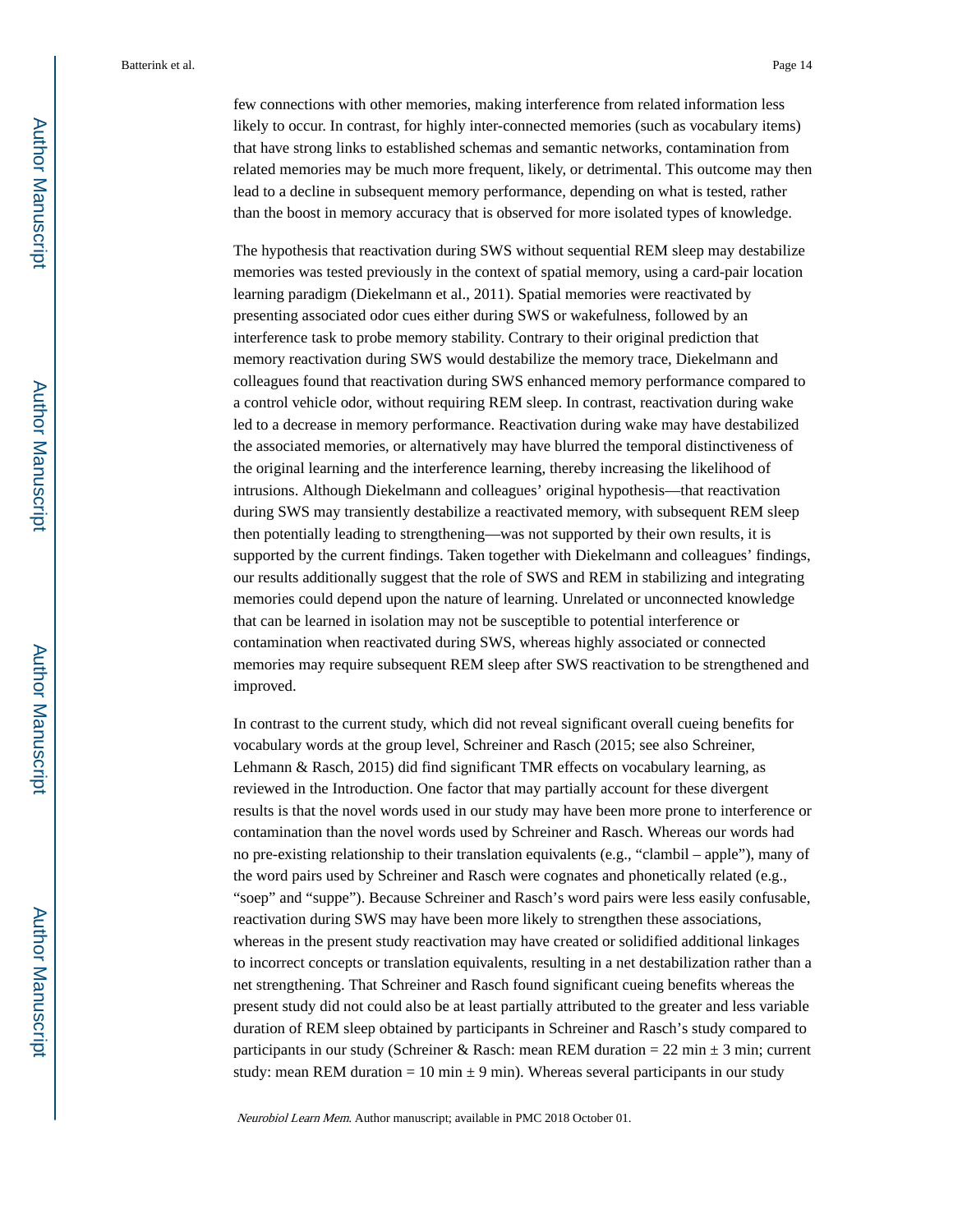obtained no REM sleep at all, it is likely that all or virtually all participants Schreiner and Rasch's study obtained at least some REM sleep, given that the experiment occurred over the first half of the night rather than during a short afternoon nap. Taken together with the current results, these findings are consistent with the idea that REM sleep plays a role in stabilizing memories that highly depend on integration.

#### **TMR effects may be modulated by level of encoding**

Whereas type of learning is one factor to consider, another factor that may have differed between our study and previous studies is the strength of memory encoding. In the present study, our learning criterion required participants to successfully recall each target word at least once, in the absence of any hints, before being allowed to move on to the next part of the study. This individually-titrated learning procedure involved presenting a minimum of three rounds of exposure to all word pairs and likely produced relatively strong memory encoding. By comparison, the vocabulary learning procedure of Schreiner and Rasch (2015) involved only two learning rounds, regardless of individual performance, followed by a final test in which correct recall averaged 50% (range = 33–68%). The TMR procedure was then applied to 30 words that the participant correctly recalled, and 30 words that the participant did not correctly recall, such that half of the cued learned words had never actually been successfully recalled prior to the sleep portion of the study. Moreover, the remaining words were selected for the uncued condition and thus were not always closely matched. In contrast, cued words in our study were all successfully recalled at some point prior to the sleep phase of the experiment, and thus the corresponding encoding may have been stronger overall.

In the present data, there were empirical indications that (1) TMR was more effective for slower/weaker learners (as demonstrated by the correlation between the number of trials to learning criterion and the cueing effect for hint trials), and that (2) memories with a weaker signal were more likely to benefit from a combination of TMR and subsequent REM sleep (as demonstrated by the finding the  $REM_{dur}$  predicted the cueing effect for subdivided hint trials but not for subdivided free recall trials). However, participants made relatively few correct hint responses (mean  $= 20\%$ ), such that cueing effects for hint trials were quite noisy, and so the corresponding hint-trial results require further substantiation.

Consistent with the present findings, previous research has shown that cueing benefits are maximal when pre-sleep recall accuracy is neither too good nor too poor (Creery, Oudiette, Antony & Paller, 2014) and that consolidation effects in general are stronger for weaker memories (Drosopoulos et al., 2007). Taken together, these observations tentatively suggest that a subset of participants in our study may have encoded items too strongly to show significant benefits of TMR. If all learners in the present study had encoded items more weakly—perhaps at a level comparable to that in the Schreiner and Rasch study—it is possible that an overall cueing benefit may have been observed, and that this overall benefit may have been further enhanced by subsequent REM sleep. This speculation will require further experimentation to verify.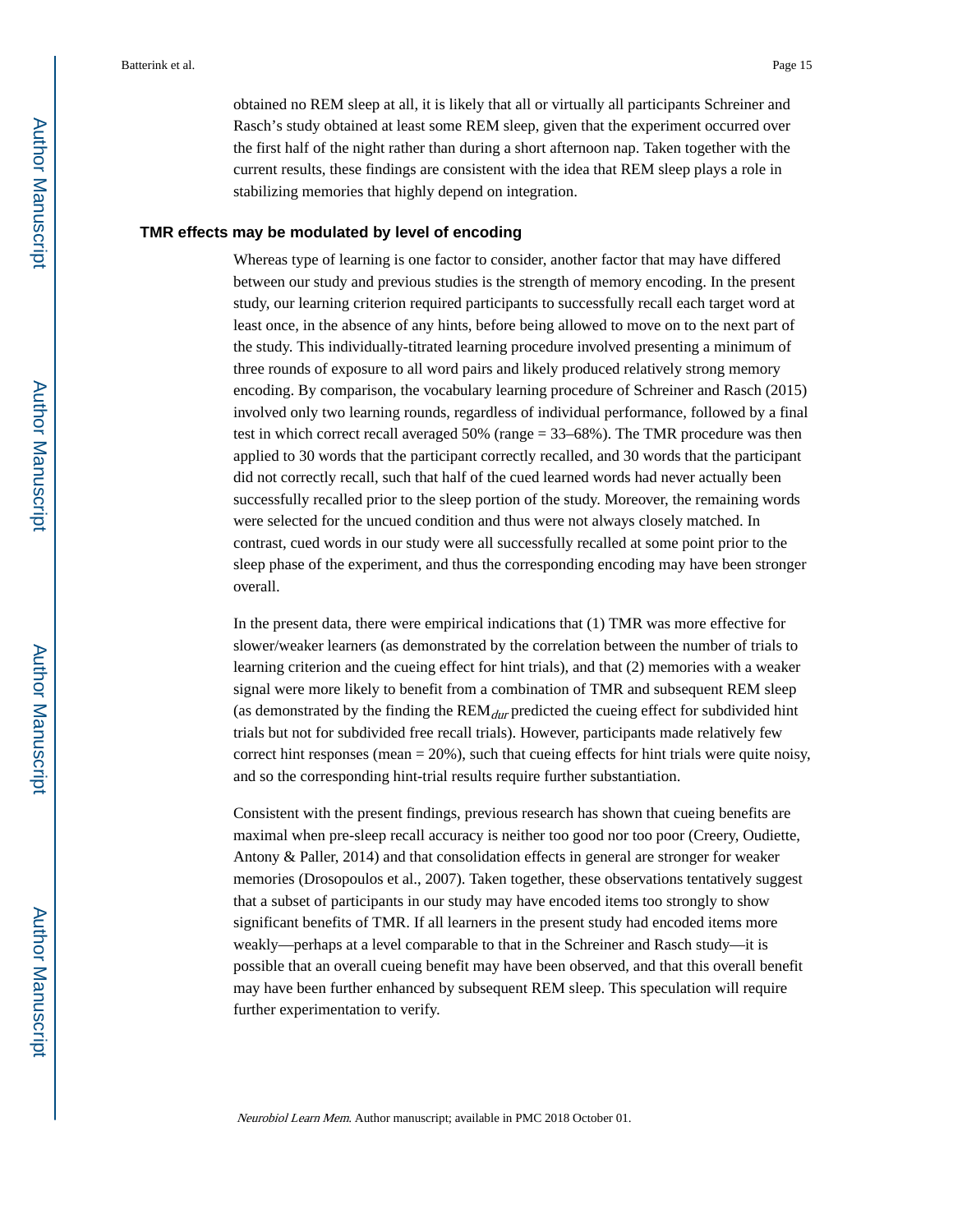#### **Role of SWS and REM sleep in the consolidation of declarative memory**

Our results have implications for the role of SWS and REM sleep in the consolidation of declarative memory. A popular idea in the earlier literature in this area was that SWS benefits consolidation of declarative or explicit information, whereas REM sleep benefits implicit knowledge (e.g., Yaroush et al., 1971; Fowler et al., 1973; Karni et al., 1994; Marshall et al., 2006; Yordanova et al., 2008; Philal & Born, 1997, 1999). For example, Plihal and Born (1997, 1999) demonstrated that early SWS-rich sleep selectively benefits declarative memories, such as word pairs and spatial information, whereas late REM-rich sleep selectively improves procedural or implicit knowledge, such as mirror tracing and word-stem priming. Sleep deprivation studies provided converging evidence for this idea. As reviewed by Smith (2001), a number of studies have consistently shown that REM sleep deprivation impairs performance on procedural memory tasks, such as the Tower of Hanoi task, but not declarative memory tasks, such as word recognition and visual-spatial learning. However, other studies have shown that SWS can also improve procedural or skill learning (Antony et al., 2012; Gais et al., 2000; Huber et al., 2004; Aeschbach et al., 2008) and that REM sleep can improve explicit memory (Fogel et al., 2007; Rauchs et al., 2004). In a recent review of the literature, Ackermann and Rasch (2013) concluded that the idea that SWS benefits declarative memory while REM sleep benefits nondeclarative memory is "too much of a simplification to explain the diverse data on sleep and memory."

Our results support this more nuanced view of SWS and REM, providing evidence for a complementary role of SWS and REM sleep in consolidation of novel vocabulary words, a type of declarative memory. We found that vocabulary words that are reactivated during SWS show improvements in memory consolidation only if followed by an adequate period of REM sleep. Thus, these results support the view that REM sleep after SWS plays a sequential role in memory processing (e.g., Diekelmann & Born, 2010; Ficca & Salzarulo, 2013), which fits intuitively with the observation that periods of REM naturally follow periods of SWS during nocturnal sleep. Our findings also show that these processes may be particularly important for vocabulary learning. It has been suggested that one factor influencing whether REM sleep contributes to consolidation of declarative memory is the complexity of learning, with REM playing a larger role in the consolidation of more complex declarative memories (cf. Rasch & Born, 2013). Vocabulary learning requires accessing semantic representations, which may require deeper conceptual processing than encoding simple verbal materials such as lists of known words or word pairs, thus representing a more complex form of declarative memory that may be partially consolidated through REM sleep.

#### **Conclusions**

Integration of novel information with existing knowledge is a key component of most types of learning. The level of integration required may critically modulate the contributions of SWS and REM sleep to memory consolidation. Our results provide novel evidence that vocabulary memories benefit optimally from a succession of SWS and REM sleep, and that integration is mediated by REM sleep (e.g., Diekelmann & Born, 2010; Giuditta et al., 1995; Ambrosini and Giuditta, 2001; Walker and Stickgold, 2010). These results also have important implications for future TMR studies, suggesting that sleep architecture interacts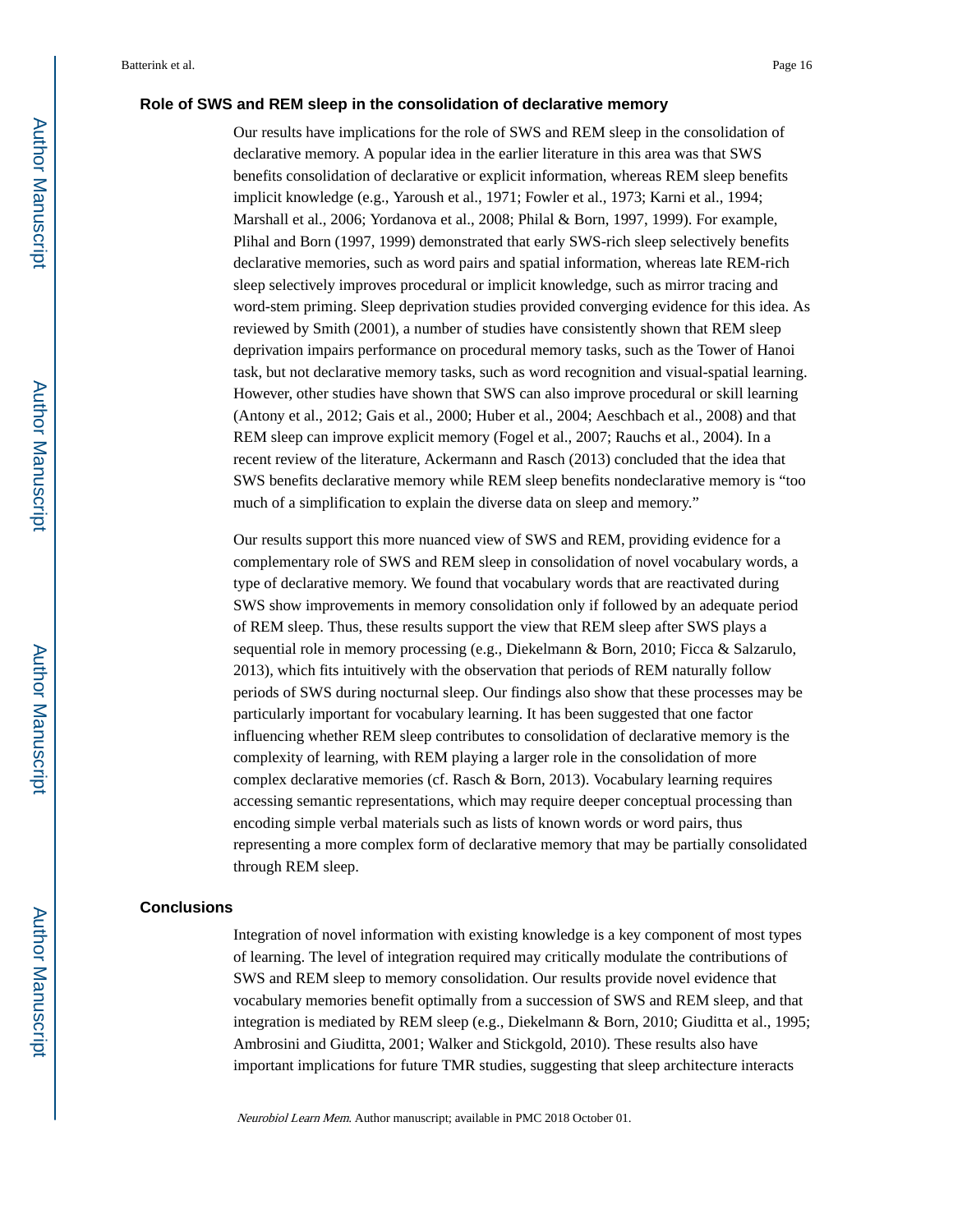critically with cueing effects, at least for some types of learning. Finally, these findings suggest that consolidation of novel vocabulary items depends upon both SWS and REM sleep, an idea of practical importance for learners of both first and second languages.

### **Supplementary Material**

Refer to Web version on PubMed Central for supplementary material.

### **Acknowledgments**

We are grateful for funding from the National Institute of Child Health and Human Development (F32 HD 078223 to L. Batterink) and from the National Science Foundation grant BCS-1461088.

#### **References**

- Barrett TR, Ekstrand BR. Effect of sleep on memory: III. Controlling for time-of-day effects. J Exp Psychol. 1972; 96:321–7. [PubMed: 4345763]
- Abraham WC, Robins A. Memory retention: the synaptic stability versus plasticity dilemma. Trends Neurosci. 2005; 28:73–78. [PubMed: 15667929]
- Ackermann S, Rasch B. Differential effects of non-REM and REM sleep on memory consolidation? Curr Neurol Neurosci Rep. 2014; 14:430. [PubMed: 24395522]
- Aeschbach D, Cutler AJ, Ronda JM. A role for non-rapid-eye-movement sleep homeostasis in perceptual learning. The Journal of Neuroscience. 2008; 28(11):2766–2772. [PubMed: 18337406]
- Alvarez P, Squire LR. Memory consolidation and the medial temporal lobe: a simple network model. Proc Natl Acad Sci USA. 1994; 91:7041–7045. [PubMed: 8041742]
- Ambrosini MV, Langella M, Gironi Carnevale UA, Giuditta A. The sequential hypothesis of sleep function. III. The structure of postacquisition sleep in learning and nonlearning rats. Physiol Behav. 1992; 51:217–226. [PubMed: 1557433]
- Ambrosini MV, Mariucci G, Bruschelli G, Colarieti L, Giuditta A. Sequential hypothesis of sleep function. V. Lengthening of post-trial SS episodes in reminiscent rats. Physiol Genomics. 1995; 58:1043–1049.
- Ambrosini MV, Mariucci G, Colarieti L, Bruschelli G, Carobi C, Giuditta A. The structure of sleep is related to the learning ability of rats. Eur J Neurosci. 1993; 5:269–275. [PubMed: 8261107]
- Ambrosini MV, Sadile AG, Gironi Carnevale UA, Mattiaccio A, Giuditta A. The sequential hypothesis on sleep function. II. A correlative study between sleep variables and newly synthesized brain DNA. Physiol Behav. 1988; 43:339–350. [PubMed: 3174846]
- Ambrosini MV, Giuditta A. Learning and sleep: the sequential hypothesis. Sleep Med Rev. 2001; 5:477–490. [PubMed: 12531155]
- Antony JW, Gobel EW, O'Hare JK, Reber PJ, Paller KA. Cued memory reactivation during sleep influences skill learning. Nat Neuroscience. 2012; 15:1114–1116. [PubMed: 22751035]
- Antony JW, Gobel EW, O'Hare JK, Reber PJ, Paller KA. Cued memory reactivation during sleep influences skill learning. Nat Neurosci. 2012; 15:1114–1116. [PubMed: 22751035]
- Batterink L, Oudiette D, Reber PJ, Paller KA. Sleep facilitates learning a new linguistic rule. Neuropsychologia. 2014; 65:169–179. [PubMed: 25447376]
- Cairney SA, Durrant SJ, Power R, Lewis PA. Complementary roles of slow-wave sleep and rapid eye movement sleep in emotional memory consolidation. Cerebral Cortex. 2015; 25:1565–1575. [PubMed: 24408956]
- Carpenter GA, Grossberg S. The ART of adaptive pattern recognition by a self-organizing neural network. Computer. 1988; 21:77–88.
- Cohen DA, Pascual-Leone A, Press DZ, Robertson EM. Off-line learning of motor skill memory: a double dissociation of goal and movement. Proc Natl Acad Sci USA. 2005; 102:18237–18241. [PubMed: 16330773]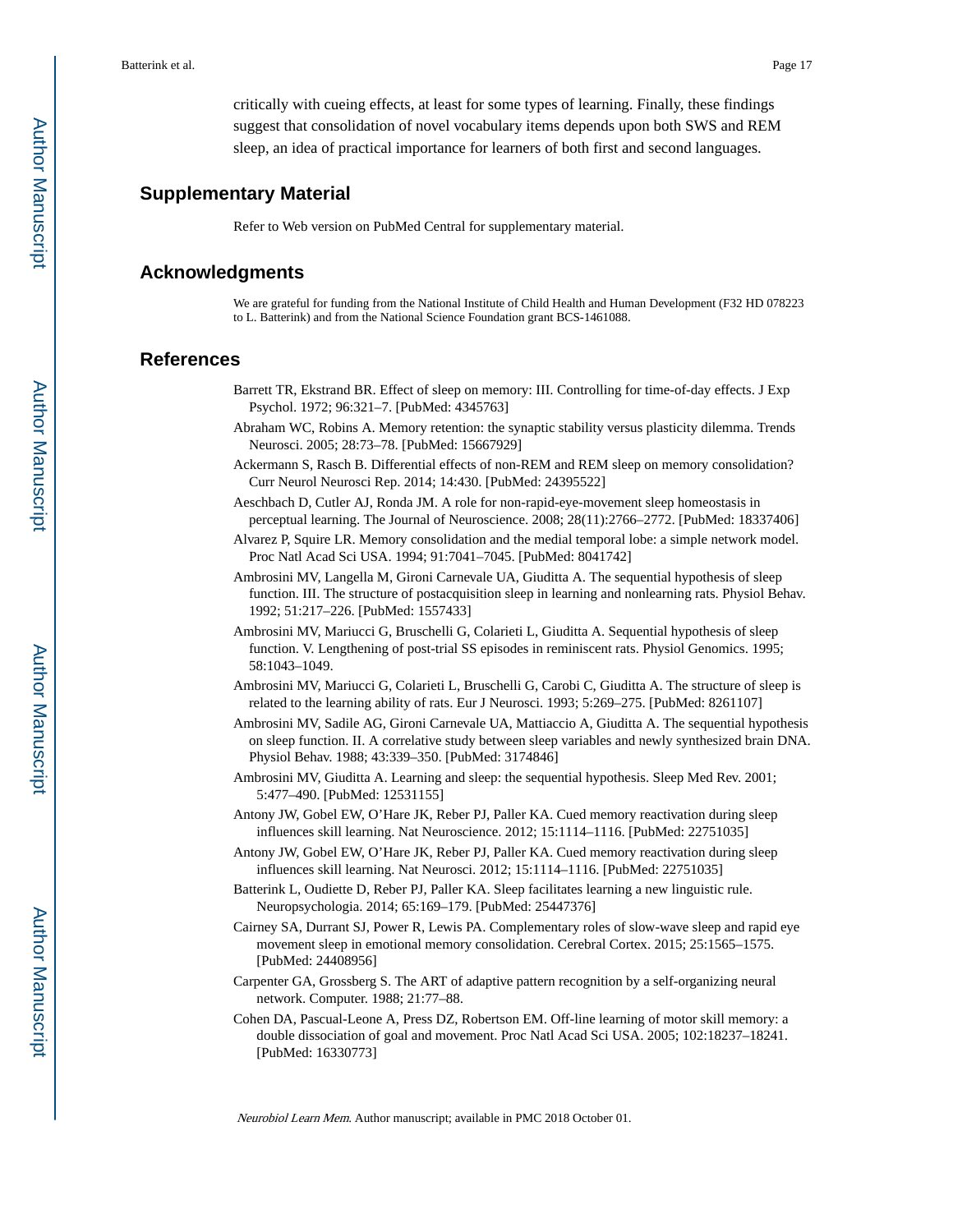- Creery JD, Oudiette D, Antony JW, Paller KA. Targeted memory reactivation during sleep depends on prior learning. Sleep. 2015; 38:755–763. [PubMed: 25515103]
- Diekelmann S, Born J. The memory function of sleep. Nat Rev Neurosci. 2010; 11:114–126. [PubMed: 20046194]
- Diekelmann S, Biggel S, Rasch B, Born J. Offline consolidation of memory varies with time in slow wave sleep and can be accelerated by cuing memory reactivations. Neurobiol Learn Mem. 2012; 98:103–111. [PubMed: 22789831]
- Diekelmann S, Buchel C, Born J, Rasch B. Labile or stable: opposing consequences for memory when reactivated during waking and sleep. Nat Neurosci. 2011; 14:381–386. [PubMed: 21258327]
- Drosopoulos S, Schulze C, Born J. Sleep's function in the spontaneous recovery and consolidation of memories. Journal of Experimental Psychology: General. 2007; 136:169–183. [PubMed: 17500644]
- Dudai Y. The restless engram: Consolidations never end. Annu Rev Neurosci. 2012; 35:227–47. [PubMed: 22443508]
- Ficca G, Lombardo P, Rossi L, Salzarulo P. Morning recall of verbal material depends on prior sleep organization. Behav Brain Res. 2000; 112:159–163. [PubMed: 10862947]
- Fogel SM, Smith CT, Cote KA. Dissociable learning-dependent changes in REM and non-REM sleep in declarative and procedural memory systems. Behavioral Brain Research. 2007; 180:48–61.
- Fowler MJ, Sullivan MJ, Ekstrand BR. Sleep and memory. Science. 1973; 179:302–304. [PubMed: 4345657]
- Frankland PW, Bontempi B. The organization of recent and remote memories. Nat Rev Neurosci. 2005; 6:119–130. [PubMed: 15685217]
- Gais S, Plihal W, Wagner U, Born J. Early sleep triggers memory for early visual discrimination skills. Nature. 2000; 3(12):1335–1339.
- Groch S, McMakin D, Guggenbuhl P, Rasch B, Huber R, Wilhelm I. Memory cueing during sleep modifies the interpretation of ambiguous scenes in adolescents and adults. Developmental Cognitive Neuroscience. 2016; 17:10–18. [PubMed: 26588358]
- Giuditta A, Ambrosini MV, Montagnese P, Mandile P, Cotugno M, Grassi Zucconi G, Vescia S. The sequential hypothesis of the function of sleep. Behav Brain Res. 1995; 69:157–166. [PubMed: 7546307]
- Guiditta A, Ambrosini MV, Montagnese P, Mandile P, Cotugno M, Zucconi GG, Vescia S. The sequential hypothesis of the function of sleep. Behavioral Brain Research. 1995; 69:157–166.
- Hu X, Antony JW, Creery JD, Vargas IM, Bodenhausen GV, Paller KA. Unlearning implicit social biases during sleep. Science. 2015; 348:1013–1015. [PubMed: 26023137]
- Huber R, Ghilardi MF, Massimini M, Tononi G. Local sleep and learning. Nature. 2004; 430:78–81. [PubMed: 15184907]
- Ji D, Wilson MA. Coordinated memory replay in the visual cortex and hippocampus during sleep. Nat Neurosci. 2007; 10:100–107. [PubMed: 17173043]
- Karni A, Tanne D, Rubenstein BS, Askenasy JJM, Sagi D. Dependence on REM Sleep of Overnight Improvement of a Perceptual Skill. Science. 1994; 265:679–682. [PubMed: 8036518]
- Langella M, Colarieti L, Ambrosini MV, Giuditta A. The sequential hypothesis of sleep function. IV. A correlative analysis of sleep variables in learning and nonlearning rats. Physiol Behav. 1992; 51:227–238. [PubMed: 1557434]
- Lee AK, Wilson MA. Memory of sequential experience in the hippocampus during slow wave sleep. Neuron. 2002; 36:1183–1194. [PubMed: 12495631]
- Lee ML, Katsuyama AM, Duge LS, Sriram C, Krushelnytskyy M, Kim JJ, de la Iglesia HO. Fragmentation of rapid eye movement and nonrapid eye movement sleep without total sleep loss impairs hippocampus-dependent fear memory consolidation. Sleep. (in press).
- Lee JLC. Reconsolidation: maintaining memory relevance. Trends Neurosci. 2009; 32:413–420. [PubMed: 19640595]
- Marr D. Simple memory: a theory of archicortex. Philosophical Transactions of the Royal Society B. 1971; 262:24–81.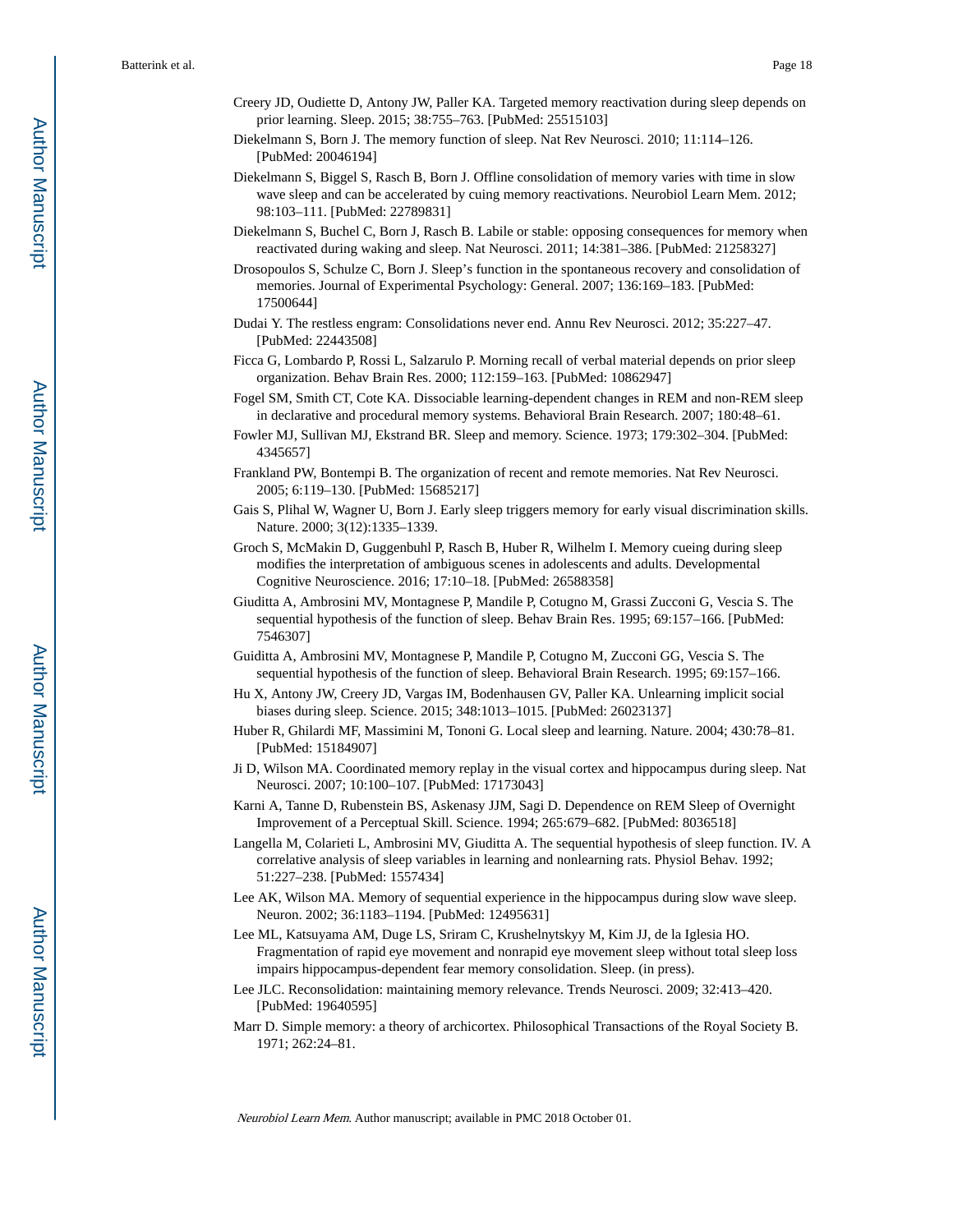- Marshall L, Helgadottir H, Molle M, Born J. Boosting slow oscillations during sleep potentiates memory. Nature. 2006; 444:610–613. [PubMed: 17086200]
- Mazzoni G, Gori S, Formicola G, Gneri C, Massetani R, Murri L, Salzarulo P. Word recall correlates with sleep cycles in elderly subjects. J Sleep Res. 1999; 8:185–188. [PubMed: 10476004]
- McClelland JL, McNaughton BL, O'Reilly RC. Why there are complementary learning systems in the hippocampus and neocortex: insights from the successes and failures of connectionist models of learning and memory. Psychol Rev. 1995; 102:419–457. [PubMed: 7624455]
- Mednick S, Nakayama K, Stickgold R. Sleep-dependent learning: a nap is as good as a night. Nat Neurosci. 2003; 6:697–698. [PubMed: 12819785]
- Nader K, Hardt O. A single standard for memory: the case for reconsolidation. Nat Rev Neurosci. 2009; 10:224–234. [PubMed: 19229241]
- O'Neill J, Pleydell-Bouverie B, Dupret D, Csicsvari J. Play it again: reactivation of waking experience and memory. Trends Neurosci. 2010; 33:220–229. [PubMed: 20207025]
- Oudiette D, Antony JW, Creery JC, Paller KA. The role of memory reactivation during wakefulness and sleep in determining which memories endure. Journal of Neuroscience. 2013; 33:6672–6678. [PubMed: 23575863]
- Oudiette D, Paller KA. Upgrading the sleeping brain with targeted memory reactivation. Trends in Cognitive Sciences. 2013; 17:142–149. [PubMed: 23433937]
- Plihal W, Born J. Effects of early and late nocturnal sleep on priming and spatial memory. Psychophysiology. 1999; 36:571–582. 1999. [PubMed: 10442025]
- Plihal W, Born J. Effects of early and late nocturnal sleep on declarative and procedural memory. Journal of Cognitive Neuroscience. 1997; 9:534–547. [PubMed: 23968216]
- Rasch B, Born J. Maintaining memories by reactivation. Current Opinion in Neurobiology. 2007; 17:698–703. [PubMed: 18222688]

Rasch B, Born J. About Sleep's Role in Memory. Physio Rev. 2013; 93:681–766.

- Rasch B, Buchel C, Gais S, Born J. Odor cues during slow-wave sleep prompt declarative memory consolidation. Science. 2007; 315:1426–1429. [PubMed: 17347444]
- Rauchs G, Bertran F, Guillery-Girard B, Desgranges B, Kerrouche N, Denise P, Foret J, Eustache F. Consolidation of strictly episodic memories mainly requires rapid eye movement sleep. Sleep. 2004; 27:395–401. [PubMed: 15164890]
- Rudoy JD, Voss JL, Westerberg CE, Paller KA. Strengthening individual memories by reactivating them during sleep. Science. 2009; 326:1079. [PubMed: 19965421]
- Sara SJ. Strengthening the shaky trace through retrieval. Nat Rev Neurosci. 2000; 1:212–213. [PubMed: 11257910]
- Schonauer M, Geisler T, Gais S. Strengthening procedural memories by reactivation in sleep. Journal of Cognitive Neuroscience. 2014; 26:143–153. [PubMed: 23984946]
- Schreiner T, Rasch B. Boosting vocabulary learning by verbal cueing during sleep. Cerebral Cortex. 2015; 25:4169–4179. [PubMed: 24962994]
- Schreiner T, Lehmann M, Rasch B. Auditory feedback blocks memory benefits of cueing during sleep. Nature Communications. 2015b; 6:8729.
- Smith CT. Sleep states and memory processes in humans: procedural versus declarative memory systems. Sleep Med Rev. 2001; 5:491–506. [PubMed: 12531156]
- Stickgold R, Whidbee D, Schirmer B, Patel V, Hobson JA. Visual discrimination task improvement: a multi-step process occurring during sleep. J Cogn Neurosci. 2000; 12:246–254. [PubMed: 10771409]
- Sutherland GR, McNaughton B. Memory trace reactivation in hippocampal and neocortical neuronal ensembles. Curr Opin Neurobiol. 2000; 10:180–186. [PubMed: 10753801]
- Tamminen J, Lambon Ralph MAL, Lewis PA. Targeted memory reactivation of newly learned words during sleep triggers REM-mediated integration of new memories and existing knowledge. Neurobiology of Learning and Memory. 2017; 137:77–82. [PubMed: 27864086]
- van Dongen EV, Takashima A, Barth M, Zapp J, Schad LR, Paller KA, Fernandez G. Memory stabilization with targeted reactivation during human slow-wave sleep. PNAS. 2012; 109:10575– 10580. [PubMed: 22691500]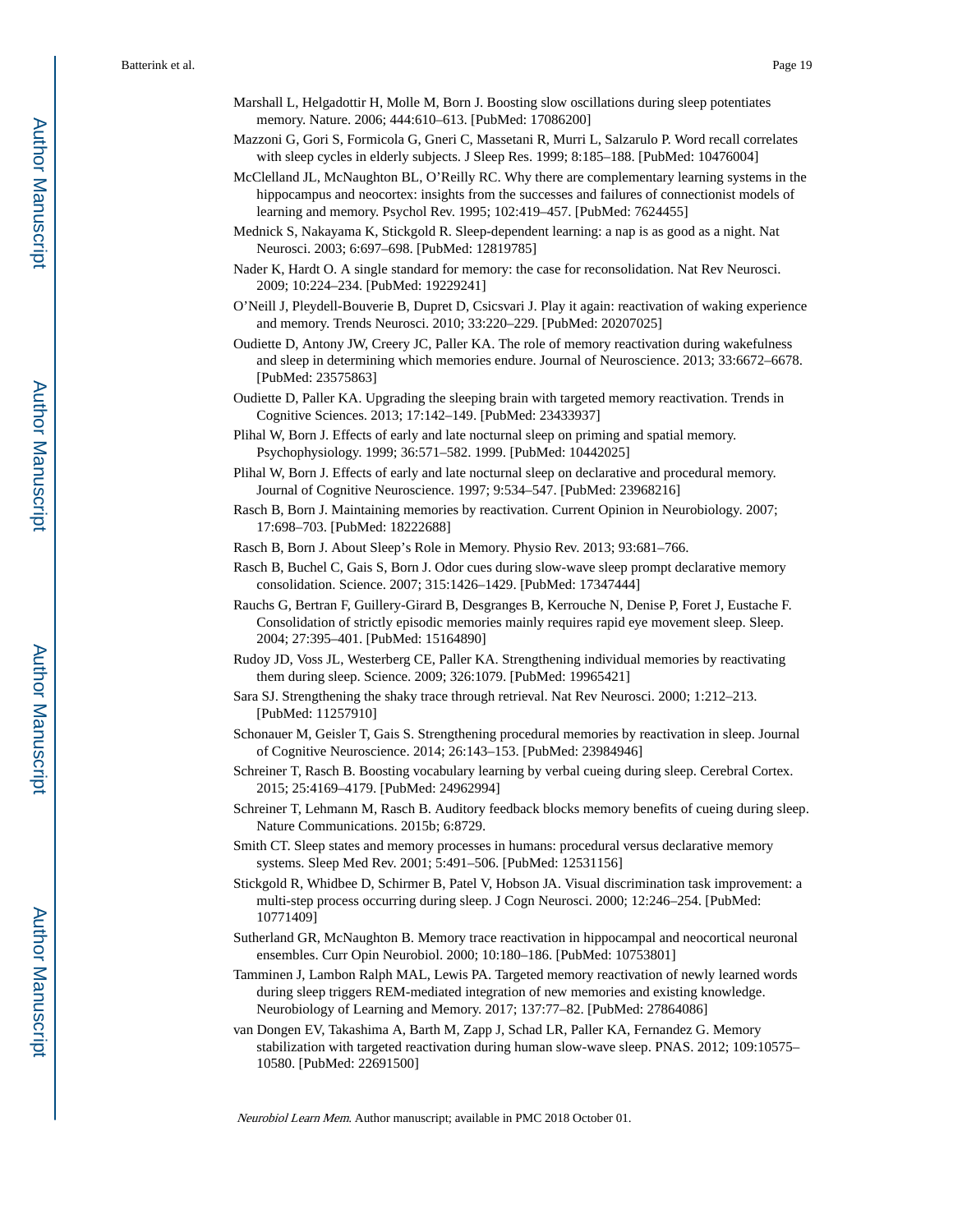- Walker MP, Stickgold R. Overnight alchemy: sleep-dependent memory evolution. Nat Rev Neurosci. 2010; 11:218–219. [PubMed: 20168316]
- Wilson MA, McNaughton BL. Reactivation of hippocampal ensemble memories during sleep. Science. 1994; 265:676–679. [PubMed: 8036517]
- Yaroush R, Sullivan MJ, Ekstrand BR. Effect of sleep on memory. II. Differential effect of the first and second half of the night. J Exp Psychol. 1971; 88:361–6. [PubMed: 4326302]
- Yordanova J, Kolev V, Verleger R, Bataghva Z, Born J, Wagner U. Shifting from implicit to explicit knowledge: Different roles of early- and late-night sleep. Learning and Memory. 2008; 15:508– 515. [PubMed: 18626095]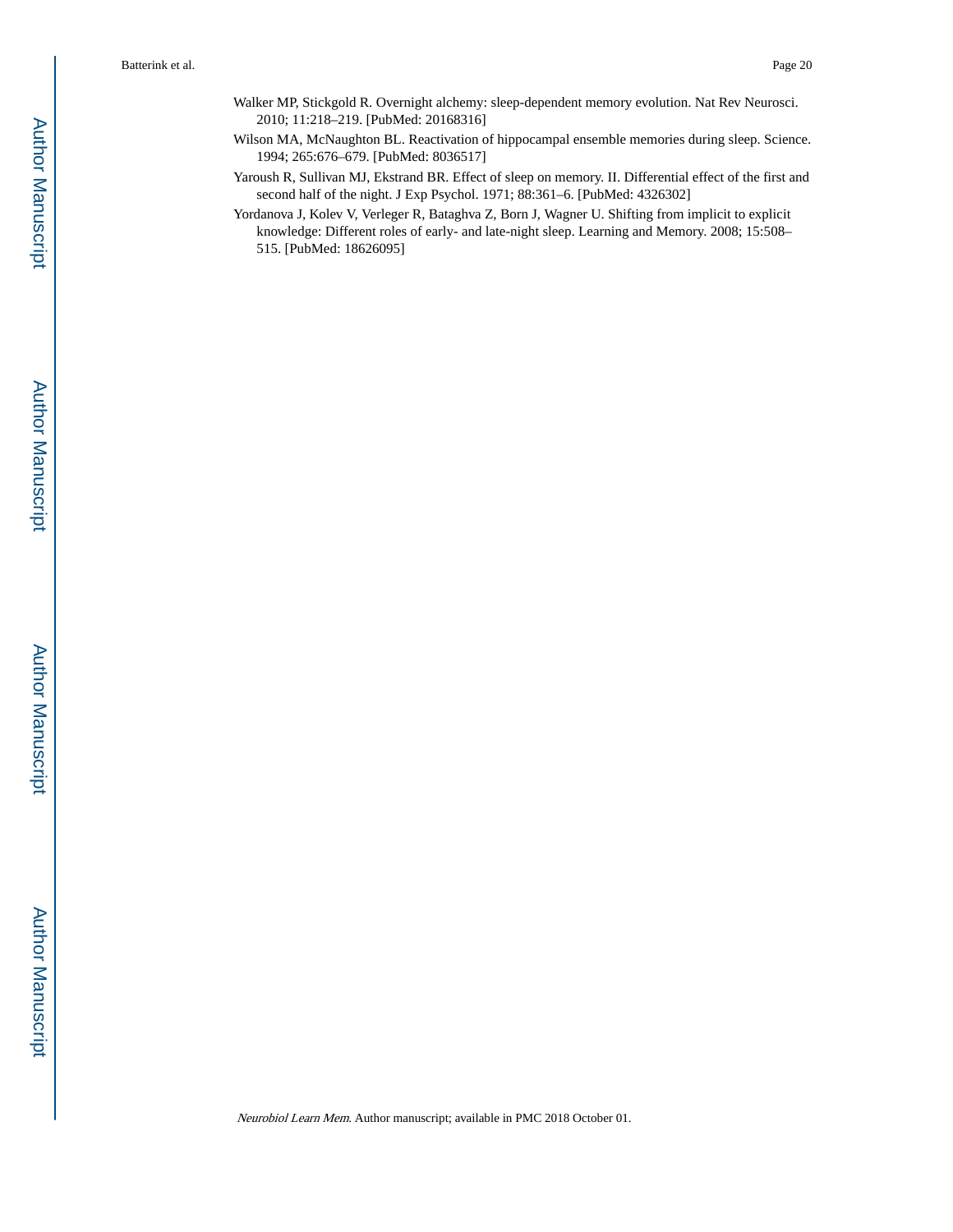### **Highlights**

- **•** Novel vocabulary words were reactivated during slow-wave sleep in an afternoon nap
- **•** Memory performance for cued versus uncued words was influenced by duration of REM
- **•** Participants with greater REM sleep showed a benefit for cued words
- **•** Participants with little to no REM sleep showed a benefit for uncued words
- **•** REM after slow-wave sleep may be critical for consolidation and integration of novel vocabulary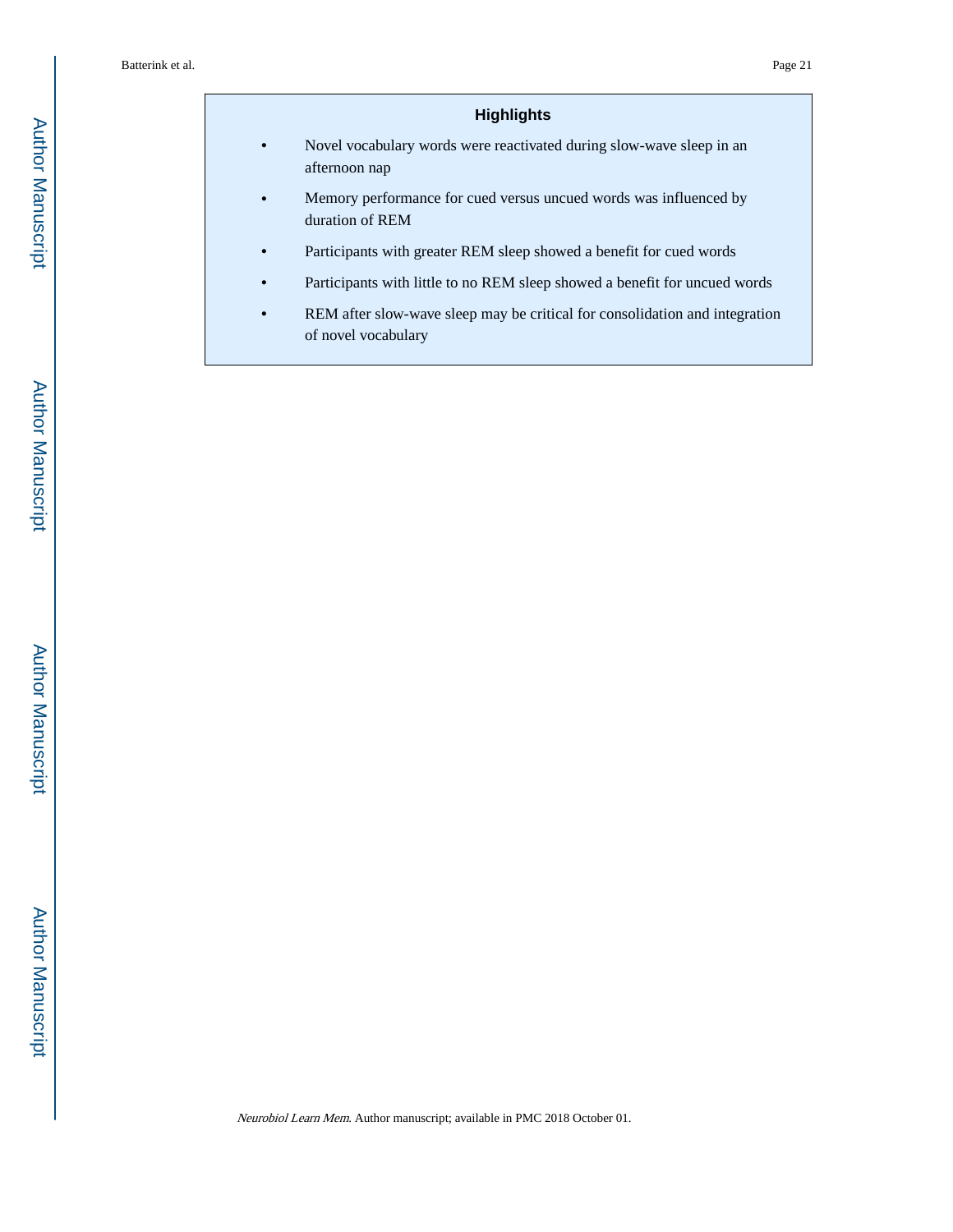### A Word Learning Task

Phase I: Sound Familiarization





Phase II: Novel Word Meaning Familiarization





Phase III: Speeded Recall Task with Graded Cues



#### В **Post-Nap Test**



<sup>(</sup>sequence interrupted once subject responds)

#### **Figure 1.**

Sound-Cues version of experimental task. Participants learned associations among written novel words, object images, and associated environmental sounds. The environmental sounds were used as cues during the speeded recall task and also presented covertly during the afternoon nap.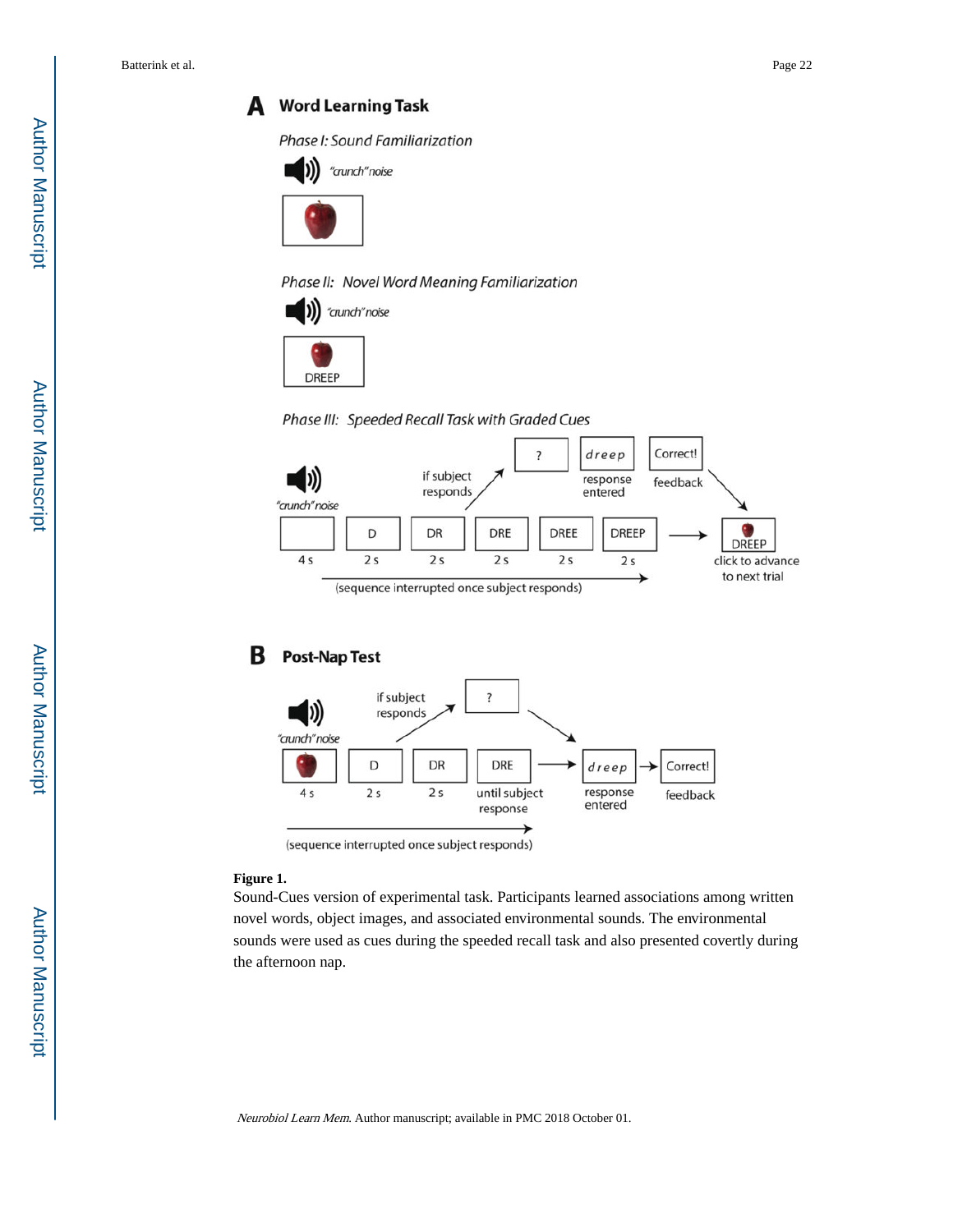А

response

entered

feedback

# **Word Learning Task**

### Phase I: Novel Word Familiarization



### Phase II: Novel Word Meaning Familiarization





### Phase III: Speeded Recall Task with Graded Cues



### **Figure 2.**

 $10<sub>s</sub>$ 

Word-Cues version of experimental task. Participants learned associations between spoken novel words and object images. The spoken words were used as cues during the speeded recall task and also presented covertly during the afternoon nap.

(sequence interrupted once subject responds)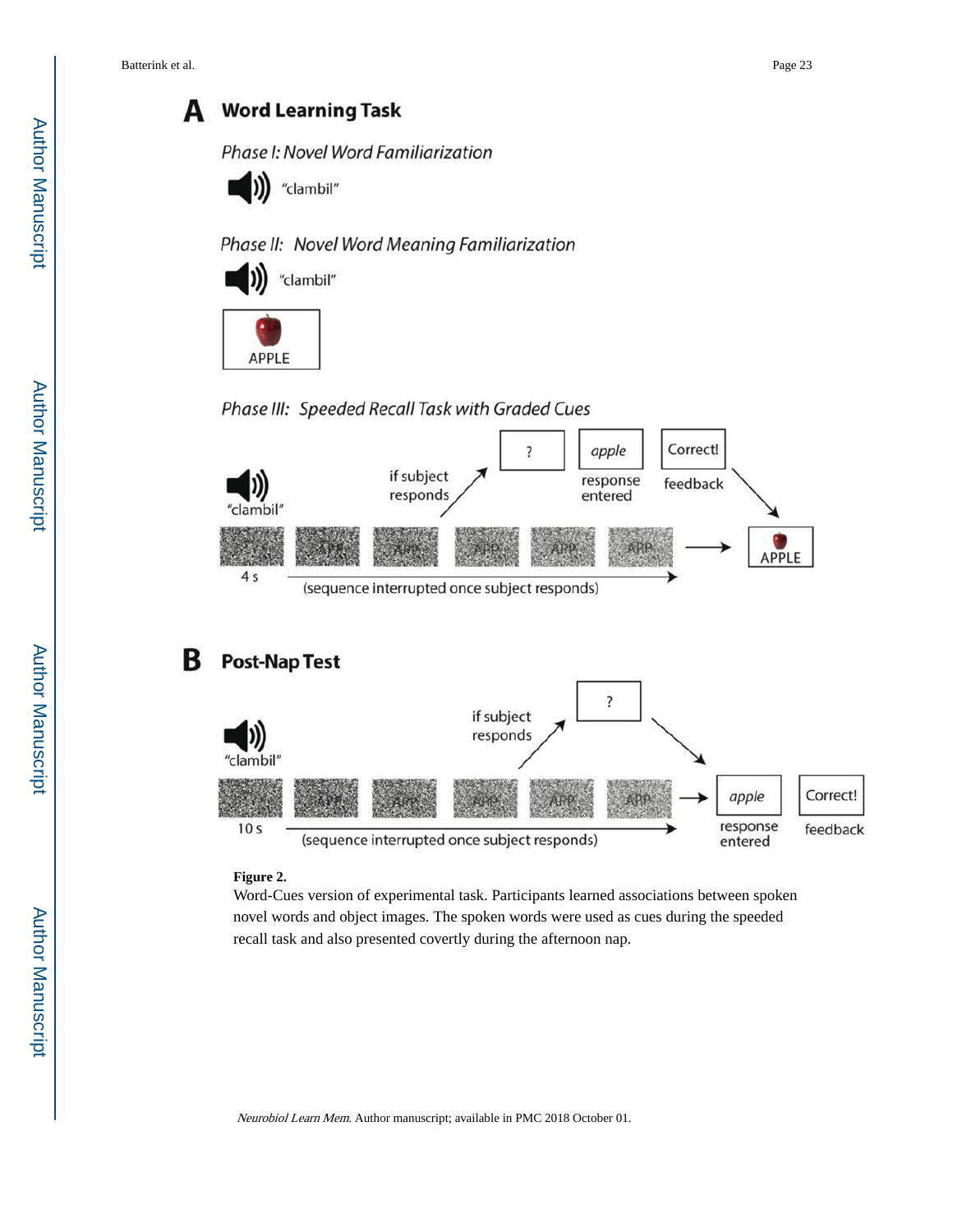

#### **Figure 3.**

Summary of experimental procedure. Half of the items during the word learning procedure were presented during the afternoon nap, and all were tested upon awakening.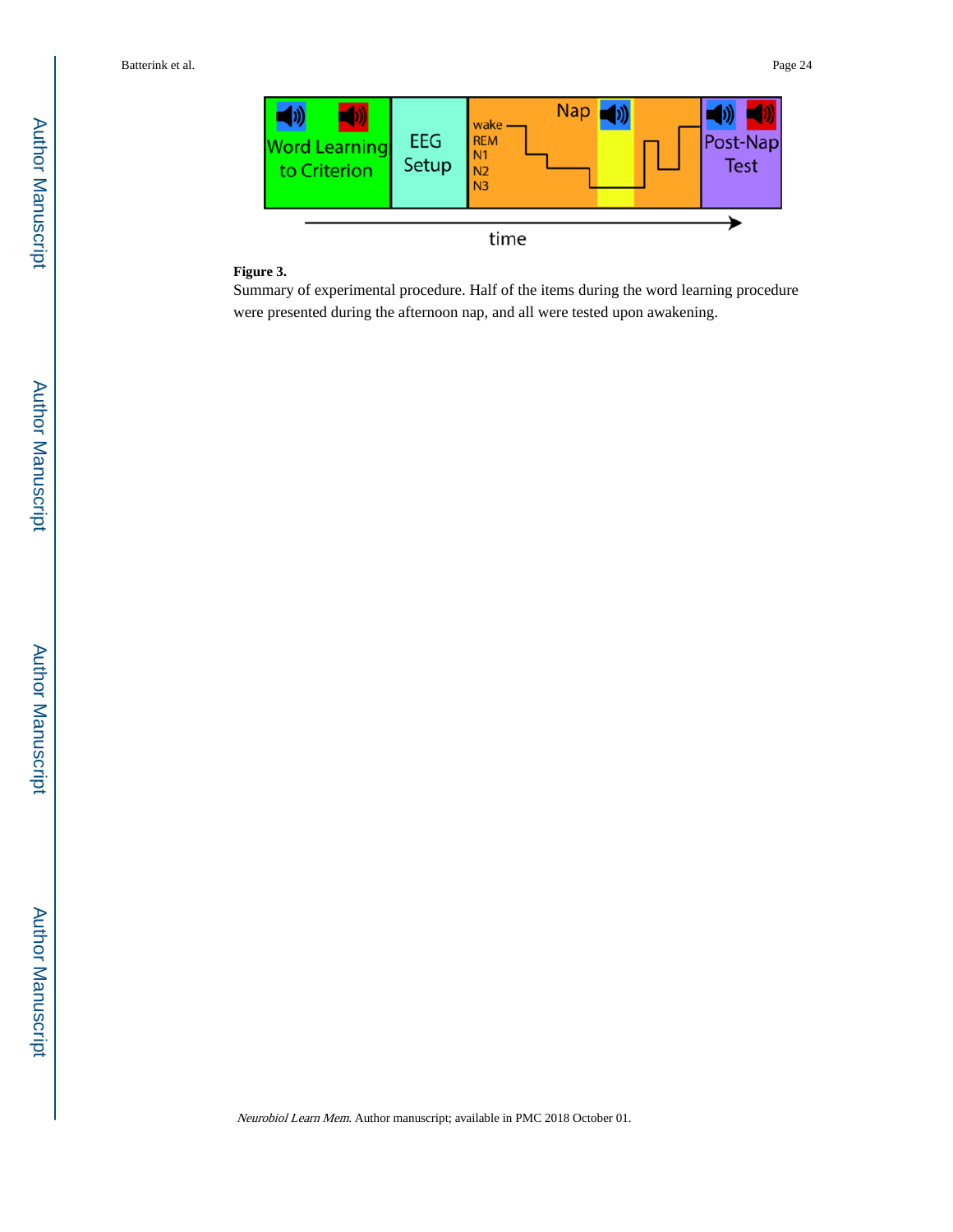

#### **Figure 4.**

Results of regression analysis showing relation between duration of REM sleep and the accuracy cueing effect, computed by subtracting overall accuracy in the uncued condition from overall accuracy in the cued condition.

(A) Data from all participants, combined from both Sound-Cues and Word-Cues task versions.

(B) Data from participants in Sound-Cues version alone.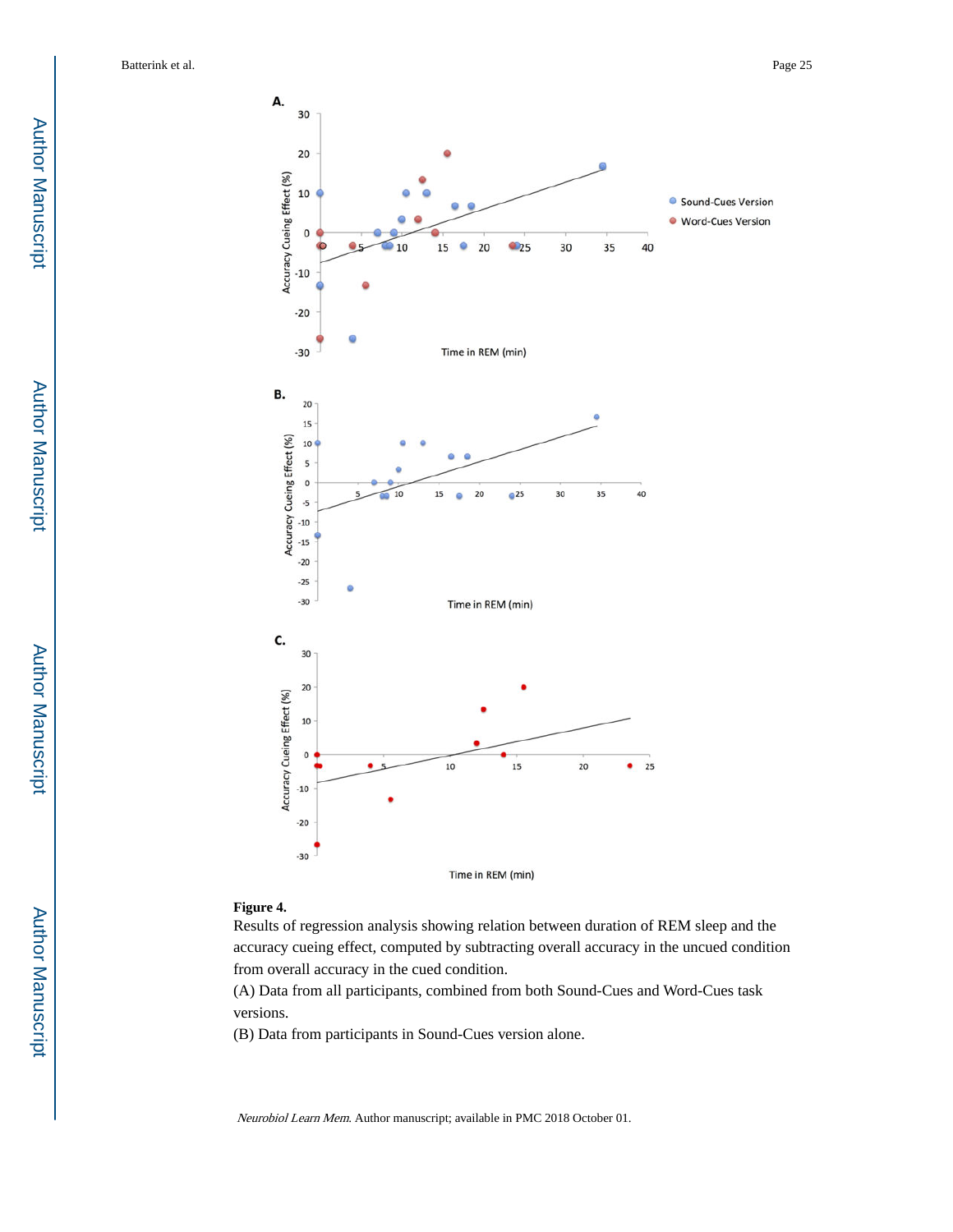(C) Data from participants in Word-Cues version alone.